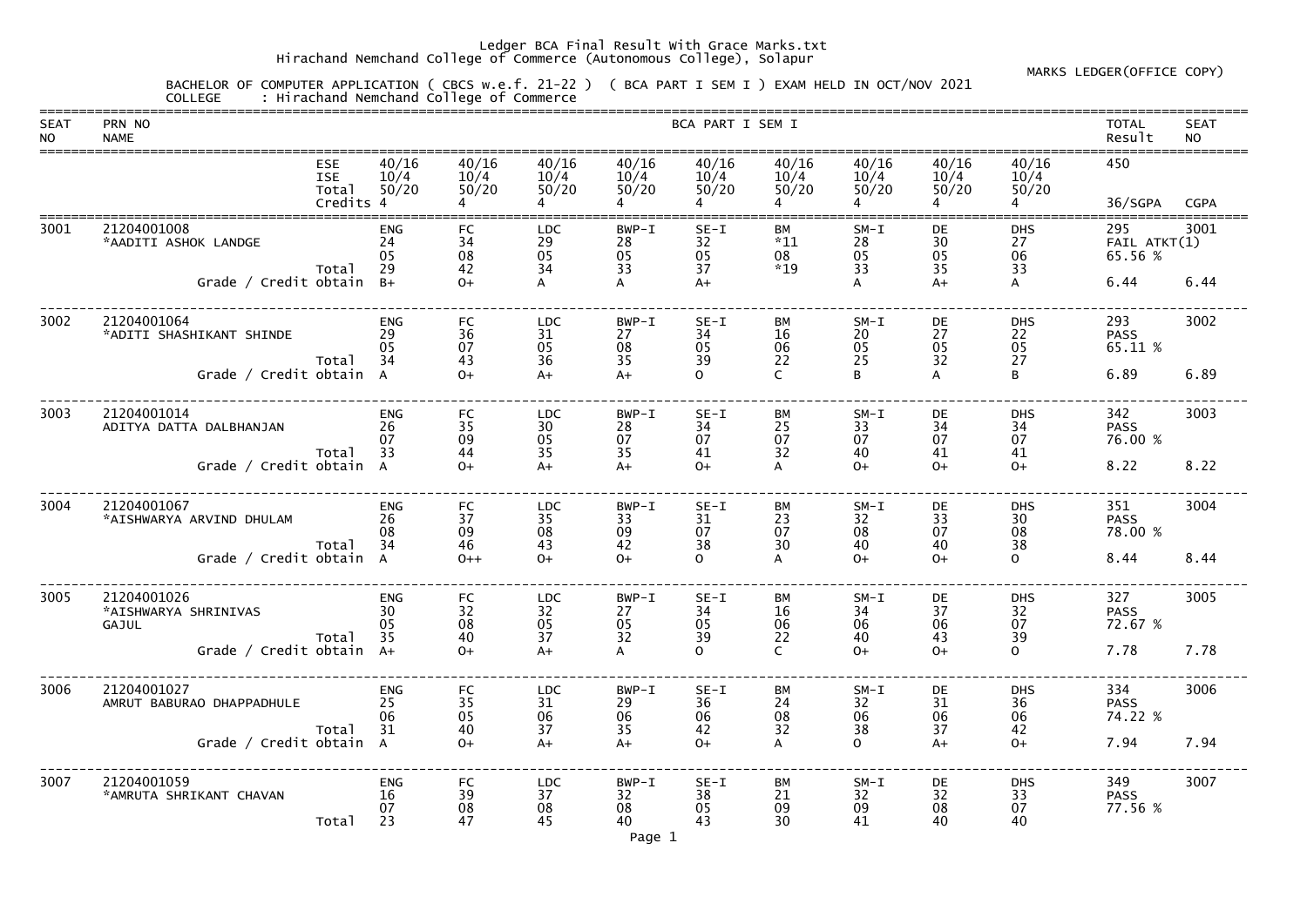|                          | Ledger BCA Final Result With Grace Marks.txt                                                                                                                        |                              |                                                     |                                                             |                                                        |                                 |                                                     |                                                         |                                                     |                              |                                          |                          |  |  |
|--------------------------|---------------------------------------------------------------------------------------------------------------------------------------------------------------------|------------------------------|-----------------------------------------------------|-------------------------------------------------------------|--------------------------------------------------------|---------------------------------|-----------------------------------------------------|---------------------------------------------------------|-----------------------------------------------------|------------------------------|------------------------------------------|--------------------------|--|--|
|                          | Grade / Credit obtain C                                                                                                                                             |                              | $0++$                                               | $0++$                                                       | $0+$                                                   | $0+$                            | A                                                   | $0+$                                                    | $O+$                                                | $0+$                         | 8.56                                     | 8.56                     |  |  |
| 3008                     | 21204001024<br>ANIRUDH GOPAL MAGNUR<br>Total                                                                                                                        | <b>ENG</b><br>30<br>08<br>38 | FC<br>$\begin{array}{c} 35 \\ 08 \end{array}$<br>43 | <b>LDC</b><br>31<br>05<br>36                                | BWP-I<br>$\begin{array}{c} 35 \\ 07 \end{array}$<br>42 | $SE-I$<br>34<br>06<br>40        | BМ<br>29<br>09<br>38                                | $SM-I$<br>35<br>$\frac{08}{43}$                         | DE<br>37<br>07<br>44                                | <b>DHS</b><br>35<br>07<br>42 | 366<br><b>PASS</b><br>81.33 %            | 3008                     |  |  |
|                          | Grade / Credit obtain                                                                                                                                               | $\Omega$                     | $O+$                                                | $A+$                                                        | $O+$                                                   | $O+$                            | $\Omega$                                            | $O+$                                                    | $0+$                                                | $O+$                         | 8.61                                     | 8.61                     |  |  |
| 27/04/2022               |                                                                                                                                                                     |                              |                                                     |                                                             |                                                        |                                 |                                                     |                                                         |                                                     |                              | PAGE NO. 1<br>MARKS LEDGER (OFFICE COPY) |                          |  |  |
|                          | BACHELOR OF COMPUTER APPLICATION ( CBCS w.e.f. 21-22 ) ( BCA PART I SEM I ) EXAM HELD IN OCT/NOV 2021<br>: Hirachand Nemchand College of Commerce<br><b>COLLEGE</b> |                              |                                                     |                                                             |                                                        |                                 |                                                     |                                                         |                                                     |                              |                                          |                          |  |  |
| <b>SEAT</b><br><b>NO</b> | PRN NO<br><b>NAME</b>                                                                                                                                               |                              |                                                     |                                                             |                                                        | BCA PART I SEM I                |                                                     |                                                         |                                                     |                              | <b>TOTAL</b><br>Result                   | <b>SEAT</b><br><b>NO</b> |  |  |
|                          | <b>ESE</b><br><b>ISE</b><br>Total<br>Credits 4                                                                                                                      | 40/16<br>10/4<br>50/20       | 40/16<br>10/4<br>50/20                              | 40/16<br>10/4<br>50/20                                      | 40/16<br>10/4<br>50/20                                 | 40/16<br>10/4<br>50/20          | 40/16<br>10/4<br>50/20                              | 40/16<br>10/4<br>50/20                                  | 40/16<br>10/4<br>50/20                              | 40/16<br>10/4<br>50/20       | 450<br>36/SGPA                           | <b>CGPA</b>              |  |  |
| 3009                     | 21204001063<br>*ANJALI SHER JAMWAL                                                                                                                                  | <b>ENG</b><br>25<br>08<br>33 | FC<br>35<br>08                                      | <b>LDC</b><br>31<br>08<br>39                                | $BWP-T$<br>31<br>08<br>39                              | $SE-I$<br>40<br>08<br>48        | BМ<br>21<br>08<br>29                                | $SM-I$<br>33<br>$\begin{array}{c} 09 \\ 42 \end{array}$ | DE<br>32<br>08                                      | <b>DHS</b><br>37<br>08       | 358<br><b>PASS</b><br>79.56 %            | 3009                     |  |  |
|                          | Total<br>Grade / Credit obtain                                                                                                                                      |                              | 43<br>$O+$                                          | $\Omega$                                                    | $\Omega$                                               | $0++$                           | $B+$                                                | $O+$                                                    | 40<br>$O+$                                          | 45<br>$O++$                  | 8.44                                     | 8.44                     |  |  |
| 3010                     | 21204001007<br>*ANURADHA SAUDAGAR WARKAD                                                                                                                            | <b>ENG</b><br>28<br>08<br>36 | <b>FC</b><br>34<br>08<br>42                         | <b>LDC</b><br>32<br>08<br>40                                | BWP-I<br>28<br>08<br>36                                | $SE-I$<br>35<br>08<br>43        | ВM<br>28<br>08<br>36                                | $SM-I$<br>33<br>08<br>41                                | DE<br>36<br>08<br>44                                | <b>DHS</b><br>35<br>08<br>43 | 361<br><b>PASS</b><br>80.22 %            | 3010                     |  |  |
|                          | Total<br>Grade / Credit obtain                                                                                                                                      | $A+$                         | $O+$                                                | $O+$                                                        | $A+$                                                   | $O+$                            | $A+$                                                | $O+$                                                    | 0+                                                  | $O+$                         | 8.50                                     | 8.50                     |  |  |
| 3011                     | 21204001020<br>*ANUSHRI LAXMINARAYAN<br><b>KUDKYAL</b><br>Total                                                                                                     | <b>ENG</b><br>25<br>07<br>32 | FC<br>35<br>08<br>43                                | <b>LDC</b><br>$\begin{array}{c} 26 \\ 05 \\ 31 \end{array}$ | BWP-I<br>25<br>07<br>32                                | $SE-I$<br>34<br>06<br>40        | BМ<br>28<br>09<br>37                                | $SM-I$<br>33<br>06<br>39                                | DE<br>$\begin{array}{c} 35 \\ 06 \end{array}$<br>41 | <b>DHS</b><br>33<br>07<br>40 | 335<br><b>PASS</b><br>74.44 %            | 3011                     |  |  |
|                          | Grade / Credit obtain A                                                                                                                                             |                              | $O+$                                                |                                                             |                                                        | $O+$                            | $A+$                                                | $\Omega$                                                | $O+$                                                | $O+$                         | 8.06                                     | 8.06                     |  |  |
| 3012                     | 21204001001<br>ARIHANT MAHESH KONDEKAR<br>Total                                                                                                                     | <b>ENG</b><br>30<br>07<br>37 | FC<br>$\begin{array}{c} 35 \\ 07 \end{array}$<br>42 | <b>LDC</b><br>32<br>05<br>37                                | BWP-I<br>31<br>$\begin{array}{c} 07 \\ 38 \end{array}$ | $SE-I$<br>34<br>06<br>40        | BМ<br>$\begin{array}{c} 25 \\ 09 \end{array}$<br>34 | $SM-I$<br>33<br>07<br>40                                | DE<br>34<br>08<br>42                                | <b>DHS</b><br>33<br>08<br>41 | 351<br><b>PASS</b><br>78.00 %            | 3012                     |  |  |
|                          | Grade / Credit obtain A+                                                                                                                                            |                              | $0+$                                                | $A+$                                                        | $\Omega$                                               | $O+$                            |                                                     | $O+$                                                    | $O+$                                                | $O+$                         | 8.33                                     | 8.33                     |  |  |
| 3013                     | 21204001041<br>*ARYA PANKAJ KASTURE<br>Total                                                                                                                        | <b>ENG</b><br>18<br>06<br>24 | <b>FC</b><br>35<br>08<br>43                         | <b>LDC</b><br>25<br>06<br>$\overline{31}$                   | BWP-I<br>24<br>05<br>29                                | $SE-I$<br>36<br>$\frac{05}{41}$ | BМ<br>23<br>07<br>30                                | $SM-I$<br>25<br>07<br>32                                | DE<br>31<br>06<br>37                                | <b>DHS</b><br>28<br>06<br>34 | 301<br><b>PASS</b><br>66.89 %            | 3013                     |  |  |
|                          | Grade / Credit obtain C                                                                                                                                             |                              | $O+$                                                | $\mathsf{A}$                                                | $B+$                                                   | $O+$                            | A                                                   | A                                                       | $A+$                                                | A                            | 7.17                                     | 7.17                     |  |  |
|                          |                                                                                                                                                                     |                              |                                                     |                                                             | Page 2                                                 |                                 |                                                     |                                                         |                                                     |                              |                                          |                          |  |  |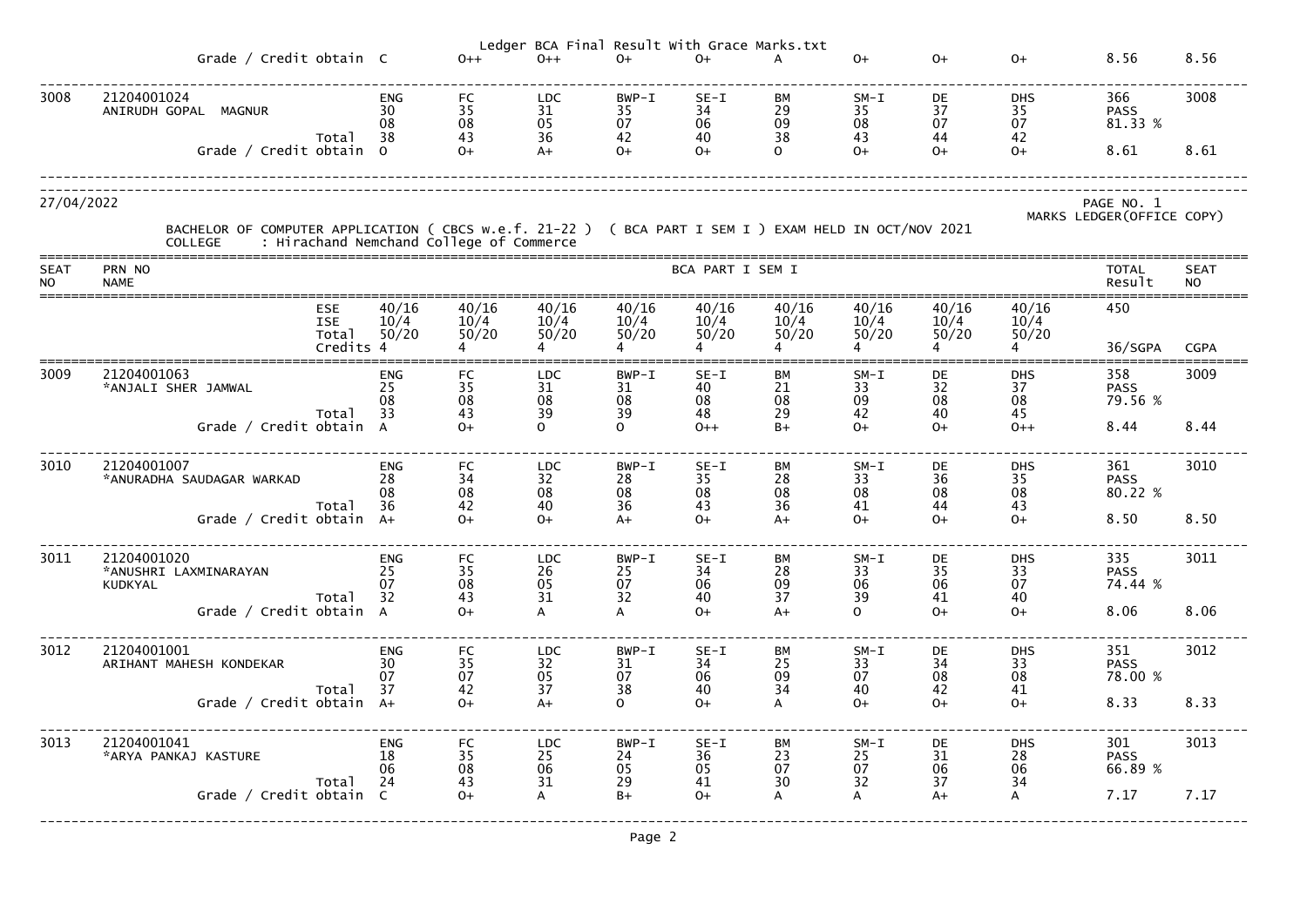|                          |                                                                                                                         |                                                |                                           |                                                            |                                                             | Ledger BCA Final Result With Grace Marks.txt |                                                         |                                                     |                                 |                                                     |                                                             |                                          |                          |
|--------------------------|-------------------------------------------------------------------------------------------------------------------------|------------------------------------------------|-------------------------------------------|------------------------------------------------------------|-------------------------------------------------------------|----------------------------------------------|---------------------------------------------------------|-----------------------------------------------------|---------------------------------|-----------------------------------------------------|-------------------------------------------------------------|------------------------------------------|--------------------------|
| 3014                     | 21204001039<br>*ASAVARI PRAVIN WAGHMARE                                                                                 | Total                                          | <b>ENG</b><br>18<br>07<br>25              | <b>FC</b><br>36<br>08<br>44                                | <b>LDC</b><br>20<br>06<br>26                                | BWP-I<br>31<br>07<br>38                      | $SE-I$<br>35<br>06<br>41                                | BM<br>$*11$<br>07<br>$*18$                          | $SM-I$<br>27<br>07<br>34        | DE<br>$\begin{array}{c} 29 \\ 07 \end{array}$<br>36 | <b>DHS</b><br>26<br>08<br>34                                | 296<br>FAIL ATKT(1)<br>65.78 %           | 3014                     |
|                          | Grade / Credit obtain                                                                                                   |                                                | B.                                        | $O+$                                                       | R.                                                          | $\Omega$                                     | $O+$                                                    |                                                     | A                               | $A+$                                                | A                                                           | 6.50                                     | 6.50                     |
| 3015                     | 21204001050<br>*ASMITA ANIL DHOTRE                                                                                      | Total                                          | <b>ENG</b><br>27<br>07<br>34              | FC<br>$\begin{array}{c} 35 \\ 08 \end{array}$<br>43        | <b>LDC</b><br>$\begin{array}{c} 32 \\ 05 \end{array}$<br>37 | BWP-I<br>27<br>07<br>34                      | $SE-I$<br>36<br>05<br>41                                | BM<br>$$15+1$<br>08<br>24                           | $SM-L$<br>32<br>08<br>40        | DE<br>$\frac{35}{08}$                               | <b>DHS</b><br>$\frac{35}{08}$<br>43                         | $$338+1$<br>PASS \$ 0.94<br>75.33 %      | 3015                     |
|                          | Grade / Credit obtain A                                                                                                 |                                                |                                           | $O+$                                                       | $A+$                                                        | $\mathsf{A}$                                 | $O+$                                                    | C                                                   | $O+$                            | $O+$                                                | $O+$                                                        | 7.94                                     | 7.94                     |
| 3016                     | 21204001029<br>BHARATWAJ SHIVANAND<br>DHANSHETTI                                                                        | Total                                          | <b>ENG</b><br>22<br>08<br>30              | FC<br>$\begin{array}{c} 35 \\ 08 \end{array}$<br>43        | <b>LDC</b><br>34<br>07<br>41                                | BWP-I<br>35<br>07<br>42                      | $SE-I$<br>36<br>07<br>43                                | BМ<br>31<br>09<br>40                                | $SM-L$<br>34<br>07<br>41        | DE<br>35<br>08<br>43                                | <b>DHS</b><br>36<br>08<br>44                                | 367<br><b>PASS</b><br>81.56 %            | 3016                     |
|                          | Grade / Credit obtain A                                                                                                 |                                                |                                           | $O+$                                                       | $O+$                                                        | $O+$                                         | $O+$                                                    | $0+$                                                | $O+$                            | $O+$                                                | $O+$                                                        | 8.78                                     | 8.78                     |
| 27/04/2022               | BACHELOR OF COMPUTER APPLICATION ( CBCS w.e.f. 21-22 ) ( BCA PART I SEM I ) EXAM HELD IN OCT/NOV 2021<br><b>COLLEGE</b> |                                                |                                           | : Hirachand Nemchand College of Commerce                   |                                                             |                                              |                                                         |                                                     |                                 |                                                     |                                                             | PAGE NO. 2<br>MARKS LEDGER (OFFICE COPY) |                          |
| <b>SEAT</b><br><b>NO</b> | PRN NO<br><b>NAME</b>                                                                                                   |                                                |                                           |                                                            |                                                             |                                              | BCA PART I SEM I                                        |                                                     |                                 |                                                     |                                                             | <b>TOTAL</b><br>Result                   | <b>SEAT</b><br><b>NO</b> |
|                          |                                                                                                                         | <b>ESE</b><br><b>ISE</b><br>Total<br>Credits 4 | 40/16<br>10/4<br>50/20                    | 40/16<br>10/4<br>50/20                                     | 40/16<br>10/4<br>50/20                                      | 40/16<br>10/4<br>50/20                       | 40/16<br>10/4<br>50/20                                  | 40/16<br>10/4<br>50/20                              | 40/16<br>10/4<br>50/20          | 40/16<br>10/4<br>50/20                              | 40/16<br>10/4<br>50/20                                      | 450<br>36/SGPA                           | <b>CGPA</b>              |
| 3017                     | 21204001040<br>BOBBY LATA PISKE                                                                                         | Total                                          | <b>ENG</b><br>24<br>07<br>$\overline{31}$ | <b>FC</b><br>37<br>$\begin{array}{c} 08 \\ 45 \end{array}$ | <b>LDC</b><br>34<br>$\frac{05}{39}$                         | BWP-I<br>32<br>05<br>37                      | $SE-I$<br>36<br>$06$<br>42                              | BM<br>27<br>$\frac{09}{36}$                         | $SM-I$<br>34<br>$\frac{08}{42}$ | DE<br>35<br>06<br>41                                | <b>DHS</b><br>34<br>$\frac{07}{41}$                         | 354<br><b>PASS</b><br>78.67 %            | 3017                     |
|                          | Grade / Credit obtain A                                                                                                 |                                                |                                           | $0++$                                                      | $\Omega$                                                    | $A+$                                         | $O+$                                                    | $A+$                                                | $O+$                            | $O+$                                                | $O+$                                                        | 8.44                                     | 8.44                     |
| 3018                     | 21204001028<br>*DEVYANI GAJENDRA GANERI                                                                                 |                                                | <b>ENG</b><br>23<br>06                    | FC<br>37<br>$\frac{05}{42}$                                | <b>LDC</b><br>29<br>05<br>34                                | BWP-I<br>29<br>08<br>37                      | $SE-I$<br>33<br>07                                      | ВM<br>23<br>09<br>32                                | $SM-L$<br>28<br>08<br>36        | DE<br>$\frac{33}{07}$                               | <b>DHS</b><br>$\begin{array}{c} 30 \\ 08 \\ 38 \end{array}$ | 328<br><b>PASS</b><br>72.89 %            | 3018                     |
|                          | Grade / Credit obtain $B+$                                                                                              | Total                                          | 29                                        | $O+$                                                       |                                                             | $A+$                                         | 40<br>$O+$                                              | A                                                   | $A+$                            | $O+$                                                | $\overline{O}$                                              | 7.78                                     | 7.78                     |
| 3019                     | 21204001010<br>GIRISH SHRIKANT GUJAR                                                                                    | Total                                          | ENG<br>$$14+2$<br>06<br>22                | FC<br>$\begin{array}{c} 35 \\ 07 \\ 42 \end{array}$        | <b>LDC</b><br>28<br>05<br>33                                | BWP-I<br>29<br>04<br>33                      | $SE-I$<br>33<br>$\begin{array}{c} 05 \\ 38 \end{array}$ | BM<br>$\begin{array}{c} 25 \\ 10 \\ 35 \end{array}$ | $SM-L$<br>28<br>05<br>33        | DE<br>33<br>06<br>39                                | <b>DHS</b><br>31<br>07<br>38                                | $$311+2$<br>PASS \$ 0.94<br>69.56 %      | 3019                     |
|                          | Grade / Credit obtain \$C                                                                                               |                                                |                                           | $O+$                                                       |                                                             |                                              | $\Omega$                                                | $A+$                                                | A                               | $\Omega$                                            | $\overline{O}$                                              | 7.39                                     | 7.39                     |
| 3020                     | 21204001025<br>HRUSHIKESH AMIT ANKAM                                                                                    |                                                | <b>ENG</b><br>28<br>07                    | FC<br>$\begin{array}{c} 37 \\ 07 \end{array}$              | <b>LDC</b><br>$\begin{array}{c} 31 \\ 05 \end{array}$       | BWP-I<br>35<br>07<br>Page 3                  | $SE-I$<br>36<br>07                                      | ВM<br>$\begin{array}{c} 25 \\ 09 \end{array}$       | $SM-I$<br>$\frac{35}{07}$       | DE<br>$\overline{36}$<br>07                         | <b>DHS</b><br>36<br>07                                      | 362<br><b>PASS</b><br>80.44 %            | 3020                     |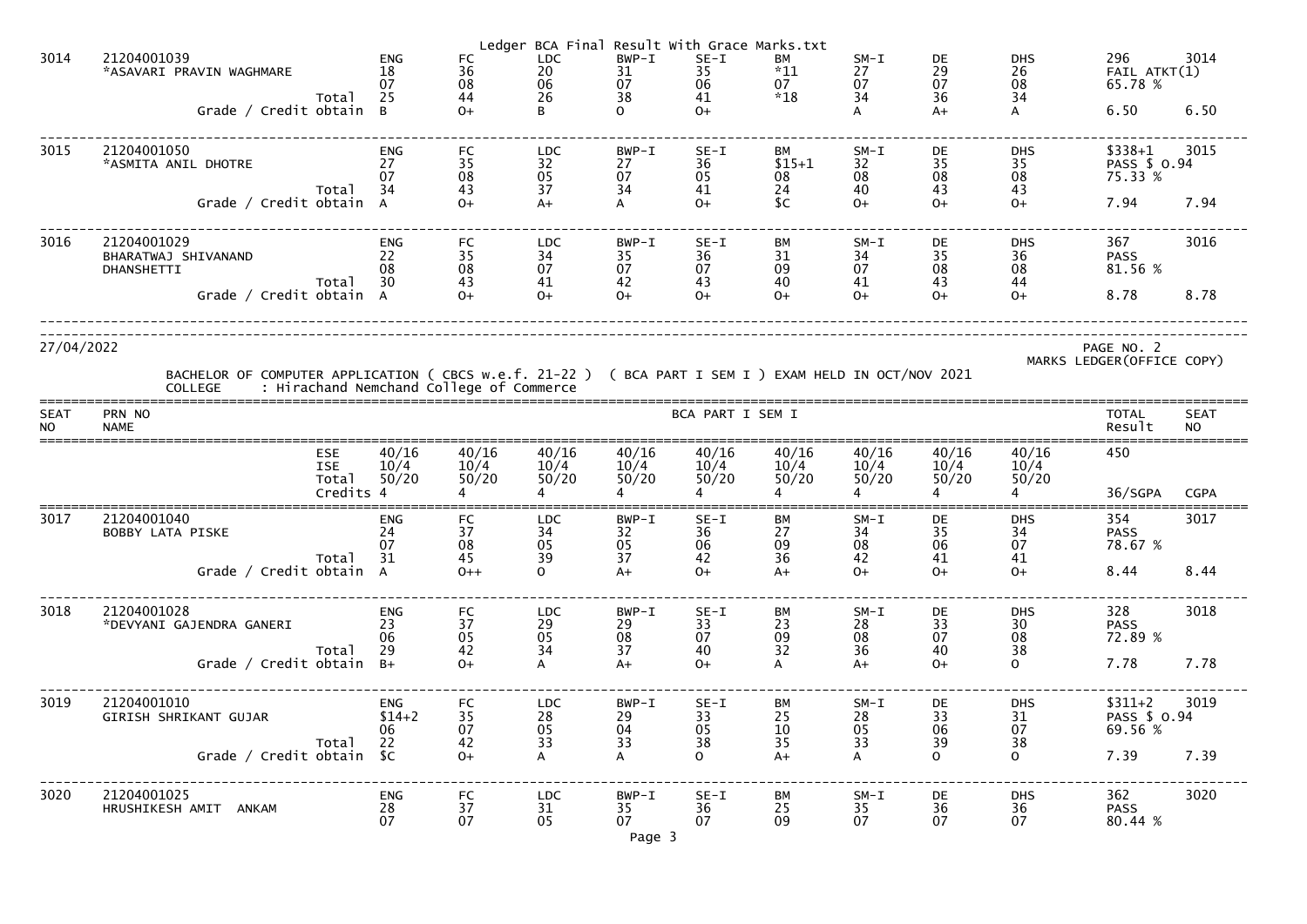|                          |                                                                                                                                                           |                                         |                                    |                             |                                                             |                             | Ledger BCA Final Result With Grace Marks.txt |                            |                               |                            |                                                             |                                |                          |
|--------------------------|-----------------------------------------------------------------------------------------------------------------------------------------------------------|-----------------------------------------|------------------------------------|-----------------------------|-------------------------------------------------------------|-----------------------------|----------------------------------------------|----------------------------|-------------------------------|----------------------------|-------------------------------------------------------------|--------------------------------|--------------------------|
|                          | Grade / Credit obtain A+                                                                                                                                  | Total                                   | 35                                 | 44<br>$0+$                  | 36<br>$A+$                                                  | 42<br>$O+$                  | 43<br>$O+$                                   | 34                         | 42<br>$O+$                    | 43<br>$O+$                 | 43<br>$O+$                                                  | 8.44                           | 8.44                     |
| 3021                     | 21204001053<br>*KAMBLE SAMRUDDHI MANOJ                                                                                                                    | Total                                   | <b>ENG</b><br>16<br>05<br>21       | FC<br>33<br>06<br>39        | <b>LDC</b><br>27<br>05<br>32                                | $BWP - I$<br>26<br>05<br>31 | $SE-I$<br>29<br>05<br>34                     | BM<br>17<br>07<br>24       | $SM-I$<br>24<br>05<br>29      | DE<br>31<br>05<br>36       | <b>DHS</b><br>19<br>$\begin{array}{c} 05 \\ 24 \end{array}$ | 270<br><b>PASS</b><br>60.00 %  | 3021                     |
|                          | Grade / Credit obtain C                                                                                                                                   |                                         |                                    | $\mathsf{O}$                |                                                             | A                           |                                              | C                          | $B+$                          | $A+$                       | $\mathsf{C}$                                                | 6.39                           | 6.39                     |
| 3022                     | 21204001054<br>KASTURKAR DARSHAN<br>KISANLAL                                                                                                              |                                         | <b>ENG</b><br>17<br>06             | FC<br>37<br>08              | <b>LDC</b><br>30<br>05                                      | BWP-I<br>32<br>05           | $SE-I$<br>35<br>06                           | BM<br>22<br>08             | $SM-I$<br>35<br>06            | DE<br>35<br>06             | <b>DHS</b><br>34<br>06                                      | 333<br><b>PASS</b><br>74.00 %  | 3022                     |
|                          | Grade / Credit obtain C                                                                                                                                   | Total                                   | 23                                 | 45<br>$O++$                 | 35<br>$A+$                                                  | 37<br>$A+$                  | 41<br>$0+$                                   | 30                         | 41<br>$O+$                    | 41<br>$0+$                 | 40<br>$O+$                                                  | 8.11                           | 8.11                     |
| 3023                     | 2021001479<br>*KEDARI AMRUTA BALAJI                                                                                                                       |                                         | <b>ENG</b><br>25<br>05<br>30       | FC<br>36<br>05<br>41        | <b>LDC</b><br>32<br>05<br>37                                | $BWP - I$<br>36<br>05<br>41 | $SE-I$<br>36<br>05<br>41                     | BM<br>22<br>08             | $SM-I$<br>35<br>05<br>40      | DE<br>36<br>05<br>41       | <b>DHS</b><br>35<br>05<br>40                                | 341<br><b>PASS</b><br>75.78 %  | 3023                     |
|                          | Grade / Credit obtain A                                                                                                                                   | Total                                   |                                    | $O+$                        | $A+$                                                        | $O+$                        | $0+$                                         | 30                         | $O+$                          | $0+$                       | $O+$                                                        | 8.39                           | 8.39                     |
| 3024                     | 21204001480<br>KUMAR PRIYANSHU ANILKUMAR                                                                                                                  | Total                                   | <b>ENG</b><br>33<br>06<br>39       | <b>FC</b><br>37<br>05<br>42 | <b>LDC</b><br>25<br>05<br>30                                | $BWP - I$<br>31<br>05<br>36 | $SE-I$<br>33<br>05<br>38                     | BM<br>25<br>05<br>30       | $SM-I$<br>35<br>05<br>40      | DE<br>35<br>05<br>40       | <b>DHS</b><br>25<br>05<br>30                                | 325<br><b>PASS</b><br>72.22 %  | 3024                     |
|                          | Grade / Credit obtain 0                                                                                                                                   |                                         |                                    | $O+$                        |                                                             | $A+$                        |                                              |                            | $O+$                          | $O+$                       | A                                                           | 7.94                           | 7.94                     |
| 27/04/2022               |                                                                                                                                                           |                                         |                                    |                             |                                                             |                             |                                              |                            |                               |                            |                                                             | PAGE NO. 3                     |                          |
|                          | BACHELOR OF COMPUTER APPLICATION ( CBCS w.e.f. 21-22 ) ( BCA PART I SEM I ) EXAM HELD IN OCT/NOV 2021<br>COLLEGE : Hirachand Nemchand College of Commerce |                                         |                                    |                             |                                                             |                             |                                              |                            |                               |                            |                                                             | MARKS LEDGER (OFFICE COPY)     |                          |
| <b>SEAT</b><br><b>NO</b> | PRN NO<br><b>NAME</b>                                                                                                                                     |                                         |                                    |                             |                                                             |                             | BCA PART I SEM I                             |                            |                               |                            |                                                             | <b>TOTAL</b><br>Result         | <b>SEAT</b><br><b>NO</b> |
|                          |                                                                                                                                                           | ESE<br><b>ISE</b><br>Total<br>Credits 4 | 40/16<br>10/4<br>50/20             | 40/16<br>10/4<br>50/20      | 40/16<br>10/4<br>50/20                                      | 40/16<br>10/4<br>50/20      | 40/16<br>10/4<br>50/20                       | 40/16<br>10/4<br>50/20     | 40/16<br>10/4<br>50/20        | 40/16<br>10/4<br>50/20     | 40/16<br>10/4<br>50/20                                      | 450<br>36/SGPA                 | <b>CGPA</b>              |
| 3025                     | 21204001058<br>KUNJESH BHARAT DAYAMA                                                                                                                      | Total                                   | <b>ENG</b><br>21<br>05<br>26       | <b>FC</b><br>37<br>09<br>46 | <b>LDC</b><br>16<br>05<br>21                                | BWP-I<br>23<br>05<br>28     | $SE-I$<br>23<br>05<br>28                     | ВM<br>$*10$<br>05<br>$*15$ | $SM-I$<br>$*7$<br>05<br>$*12$ | DE<br>$*11$<br>07<br>$*18$ | <b>DHS</b><br>27<br>$\begin{array}{c} 05 \\ 32 \end{array}$ | 226<br>FAIL ATKT(3)<br>50.22 % | 3025                     |
|                          | Grade / Credit obtain                                                                                                                                     |                                         | $\overline{B}$                     | $O++$                       | C.                                                          | $B+$                        | $B+$                                         |                            |                               |                            | $\mathsf{A}$                                                | 4.39                           | 4.39                     |
| 3026                     | 21204001047<br>MANOJ PRITAM DOSHI                                                                                                                         | Total                                   | <b>ENG</b><br>$*12$<br>06<br>$*18$ | FC<br>38<br>05<br>43        | <b>LDC</b><br>$\begin{array}{c} 32 \\ 05 \end{array}$<br>37 | $BWP - I$<br>26<br>06<br>32 | $SE-I$<br>33<br>05<br>38                     | BM<br>20<br>08<br>28       | $SM-I$<br>30<br>06<br>36      | DE<br>27<br>07<br>34       | <b>DHS</b><br>$\frac{32}{04}$<br>36                         | 302<br>FAIL ATKT(1)<br>67.11 % | 3026                     |
|                          | Grade / Credit obtain                                                                                                                                     |                                         |                                    | $0+$                        | $A+$                                                        | A                           | $\mathbf{O}$                                 | $B+$                       | $A+$                          | A                          | $A+$                                                        | 6.61                           | 6.61                     |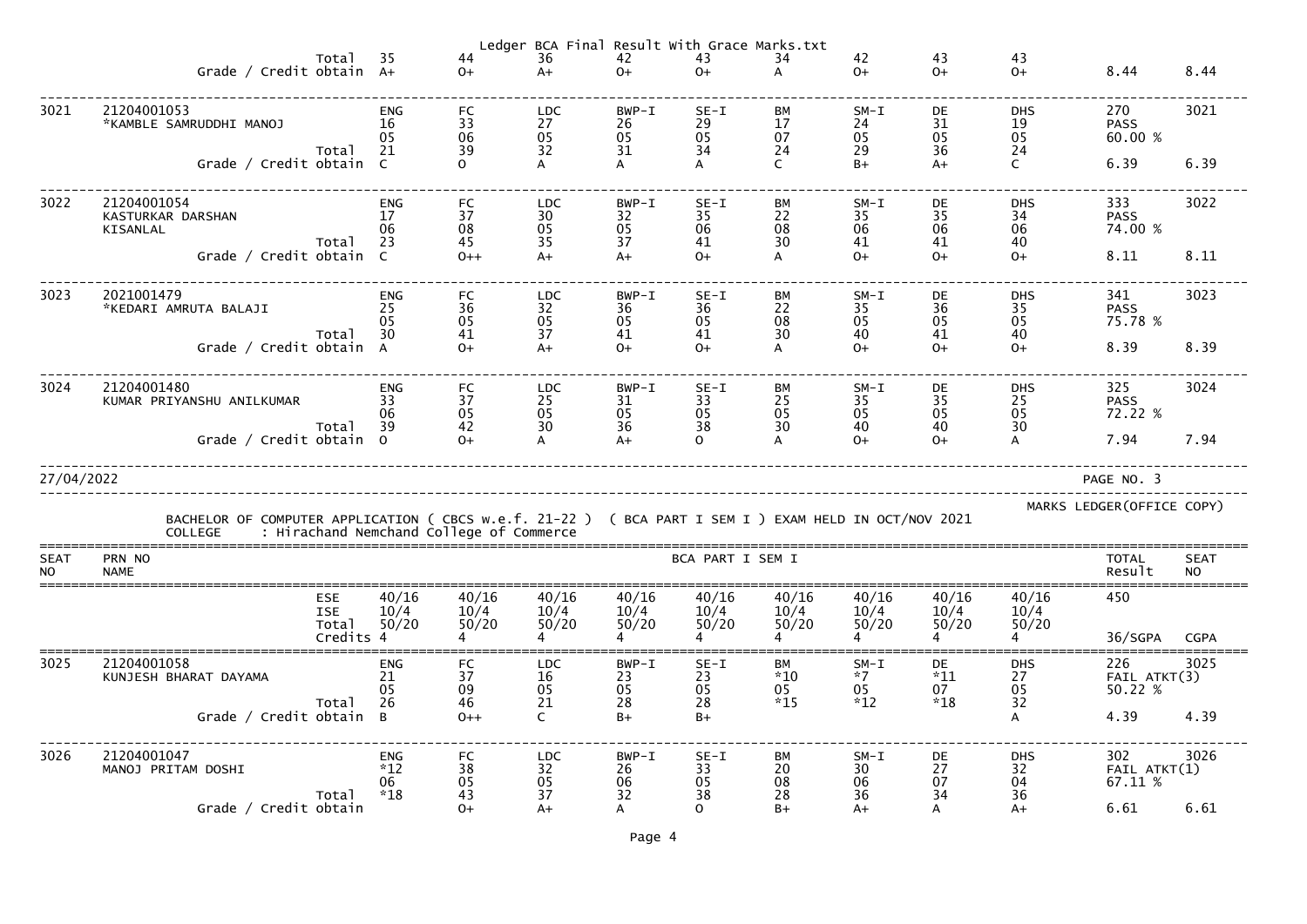|            |                                                              |                              |                                                     |                                                             | Ledger BCA Final Result With Grace Marks.txt           |                                 |                             |                               |                      |                                                             |                                |      |
|------------|--------------------------------------------------------------|------------------------------|-----------------------------------------------------|-------------------------------------------------------------|--------------------------------------------------------|---------------------------------|-----------------------------|-------------------------------|----------------------|-------------------------------------------------------------|--------------------------------|------|
| 3027       | 21204001006<br>*MANSI VIDYADHAR SANJEKAR<br>Total            | <b>ENG</b><br>26<br>07<br>33 | FC<br>28<br>07<br>35                                | <b>LDC</b><br>31<br>07<br>38                                | BWP-I<br>24<br>06<br>30                                | $SE-I$<br>30<br>06<br>36        | <b>BM</b><br>24<br>07<br>31 | $SM-I$<br>24<br>05<br>29      | DE<br>26<br>05<br>31 | <b>DHS</b><br>30<br>06<br>36                                | 299<br><b>PASS</b><br>66.44 %  | 3027 |
|            | Grade / Credit obtain                                        | $\overline{A}$               | $A+$                                                | $\Omega$                                                    | A                                                      | $A+$                            | A                           | $B+$                          | A                    | $A+$                                                        | 7.17                           | 7.17 |
| 3028       | 21204001017<br>MITHIL RANJIT UNDALE                          | <b>ENG</b><br>23<br>08       | <b>FC</b><br>34<br>09                               | <b>LDC</b><br>33<br>05                                      | BWP-I<br>31<br>08                                      | $SE-I$<br>38<br>07              | BM<br>24<br>08              | $SM-I$<br>30<br>08            | DE<br>31<br>07       | <b>DHS</b><br>35<br>07                                      | 346<br><b>PASS</b><br>76.89 %  | 3028 |
|            | Total<br>Grade / Credit obtain                               | 31<br>$\overline{A}$         | 43<br>$O+$                                          | 38<br>$\Omega$                                              | 39<br>$\Omega$                                         | 45<br>$0++$                     | 32<br>A                     | 38<br>$\overline{O}$          | 38<br>$\overline{O}$ | 42<br>$O+$                                                  | 8.22                           | 8.22 |
| 3029       | 21204001048<br>MUNKAMPALLI PRATHAM<br><b>VISHNU</b><br>Total | <b>ENG</b><br>24<br>06<br>30 | <b>FC</b><br>33<br>09<br>42                         | <b>LDC</b><br>29<br>05<br>34                                | BWP-I<br>26<br>05<br>31                                | $SE-I$<br>34<br>05<br>39        | BМ<br>25<br>06<br>31        | $SM-I$<br>33<br>08<br>41      | DE<br>34<br>06<br>40 | <b>DHS</b><br>33<br>06<br>39                                | 327<br><b>PASS</b><br>72.67 %  | 3029 |
|            | Grade / Credit obtain                                        | $\overline{A}$               | $O+$                                                | A                                                           | $\mathsf{A}$                                           | $\Omega$                        | A                           | $O+$                          | $O+$                 | $\mathsf{O}$                                                | 7.89                           | 7.89 |
| 3030       | 21204001018<br>NARENDRA PARSHWANATH JOKE                     | <b>ENG</b><br>31<br>09<br>40 | FC<br>36<br>09<br>45                                | <b>LDC</b><br>32<br>09<br>41                                | BWP-I<br>32<br>09<br>41                                | $SE-I$<br>36<br>08<br>44        | BМ<br>24<br>08<br>32        | $SM-I$<br>35<br>08<br>43      | DE<br>37<br>08<br>45 | <b>DHS</b><br>35<br>09<br>44                                | 375<br><b>PASS</b><br>83.33 %  | 3030 |
|            | Total<br>Grade / Credit obtain                               | $0+$                         | $0++$                                               | $O+$                                                        | $O+$                                                   | $O+$                            | A                           | $O+$                          | $0++$                | $O+$                                                        | 9.00                           | 9.00 |
| 3031       | 21204001030<br>PAVAN DEEPAK<br>MAHINDRAKAR                   | <b>ENG</b><br>25<br>07<br>32 | <b>FC</b><br>37<br>05                               | <b>LDC</b><br>32<br>05                                      | BWP-I<br>32<br>07                                      | $SE-I$<br>39<br>07<br>46        | BМ<br>23<br>10              | $SM-I$<br>36<br>08            | DE<br>35<br>08       | <b>DHS</b><br>34<br>06                                      | 356<br><b>PASS</b><br>79.11 %  | 3031 |
|            | Total<br>Grade / Credit obtain                               | $\overline{A}$               | 42<br>$O+$                                          | 37<br>$A+$                                                  | 39<br>$\Omega$                                         | $0++$                           | 33<br>$\overline{A}$        | 44<br>$O+$                    | 43<br>$O+$           | 40<br>$O+$                                                  | 8.39                           | 8.39 |
| 3032       | 21204001042<br>*PRAGATI DAULAT SOMANI<br>Total               | <b>ENG</b><br>24<br>07<br>31 | FC<br>$\frac{36}{05}$<br>41                         | <b>LDC</b><br>$\begin{array}{c} 30 \\ 06 \\ 36 \end{array}$ | BWP-I<br>34<br>$\begin{array}{c} 06 \\ 40 \end{array}$ | $SE-I$<br>33<br>05<br>38        | ВM<br>28<br>08<br>36        | $SM-I$<br>29<br>06<br>35      | DE<br>37<br>07<br>44 | <b>DHS</b><br>33<br>08<br>41                                | 342<br><b>PASS</b><br>76.00 %  | 3032 |
|            | Grade / Credit obtain A                                      |                              | $O+$                                                | $A+$                                                        | $O+$                                                   | $\Omega$                        | $A+$                        | $A+$                          | $O+$                 | $O+$                                                        | 8.17                           | 8.17 |
| 27/04/2022 |                                                              |                              |                                                     |                                                             |                                                        |                                 |                             |                               |                      |                                                             | PAGE NO. 4                     |      |
| 3033       | 21204001031<br>PRANAV ANIRUDDHA PAWAR<br>Total               | ENG<br>25<br>05<br>30        | FC<br>35<br>05<br>40                                | <b>LDC</b><br>$\begin{array}{c} 30 \\ 05 \\ 35 \end{array}$ | BWP-I<br>26<br>05<br>31                                | $SE-I$<br>34<br>05<br>39        | ВM<br>24<br>08<br>32        | $SM-I$<br>32<br>07<br>39      | DE<br>29<br>06<br>35 | <b>DHS</b><br>33<br>06<br>39                                | 320<br><b>PASS</b><br>71.11 %  | 3033 |
|            | Grade / Credit obtain A                                      |                              | $O+$                                                | $A+$                                                        |                                                        | $\Omega$                        |                             | $\overline{O}$                | $A+$                 | $\overline{O}$                                              | 7.67                           | 7.67 |
| 3034       | 21204001057<br>PRANAYKUMAR PREMKUMAR<br>MODANI<br>Total      | ENG<br>26<br>05<br>31        | FC<br>$\begin{array}{c} 32 \\ 05 \end{array}$<br>37 | <b>LDC</b><br>$\begin{array}{c} 25 \\ 05 \\ 30 \end{array}$ | BWP-I<br>26<br>05<br>31                                | $SE-I$<br>29<br>$\frac{05}{34}$ | BM<br>$*14$<br>06<br>$*20$  | $SM-I$<br>$*7$<br>06<br>$*13$ | DE<br>27<br>05<br>32 | <b>DHS</b><br>$\begin{array}{c} 32 \\ 05 \\ 37 \end{array}$ | 265<br>FAIL ATKT(2)<br>58.89 % | 3034 |
|            | Grade / Credit obtain A                                      |                              | $A+$                                                | $\mathsf{A}$                                                |                                                        |                                 |                             |                               | A                    | $A+$                                                        | 5.56                           | 5.56 |
|            |                                                              |                              |                                                     |                                                             | Page 5                                                 |                                 |                             |                               |                      |                                                             |                                |      |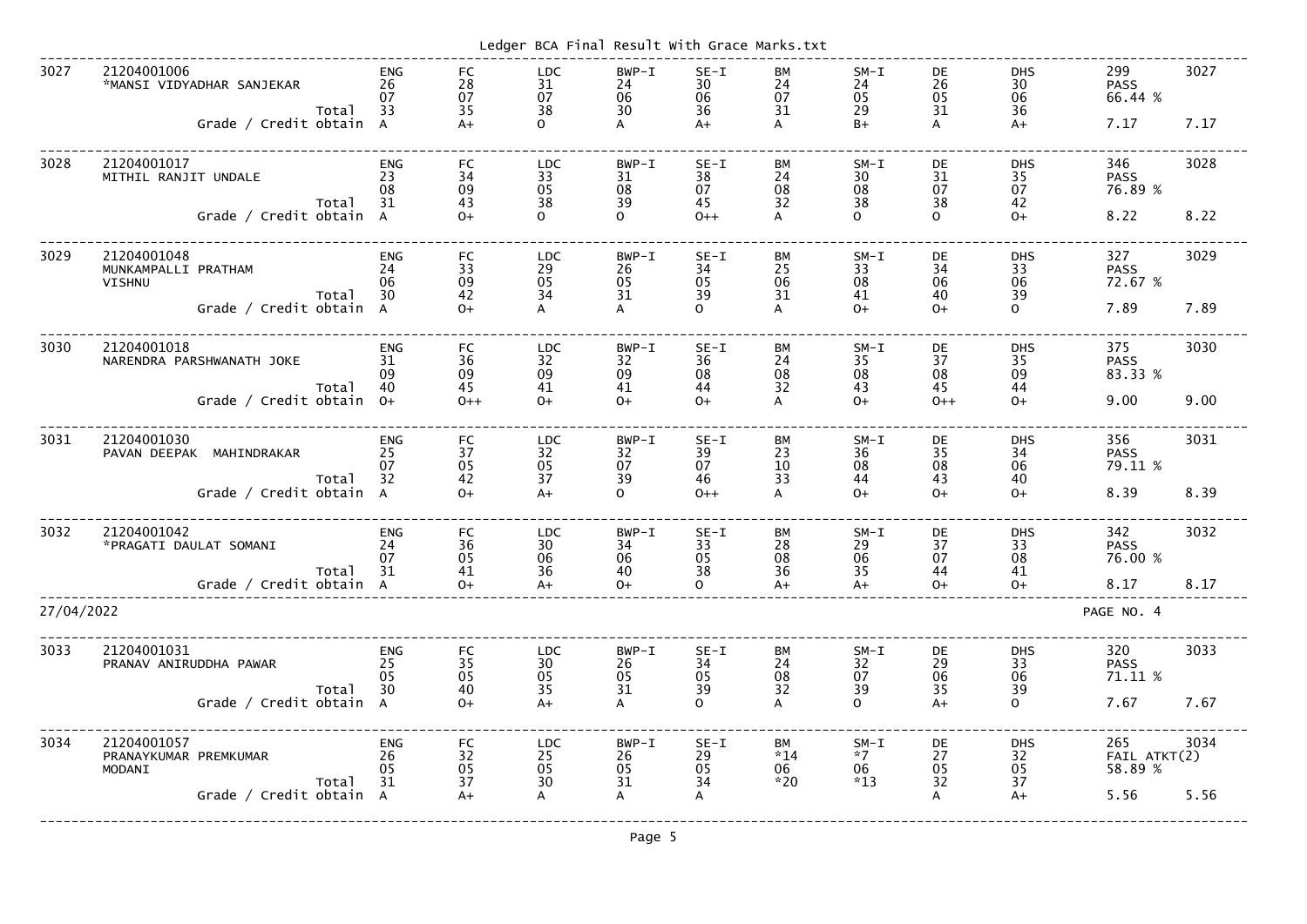|                          |                                                                                                                                                                     |                                  |                                 |                                                     | Page 6                     |                                                 |                                               |                              |                            |                                                       |                                          |                          |
|--------------------------|---------------------------------------------------------------------------------------------------------------------------------------------------------------------|----------------------------------|---------------------------------|-----------------------------------------------------|----------------------------|-------------------------------------------------|-----------------------------------------------|------------------------------|----------------------------|-------------------------------------------------------|------------------------------------------|--------------------------|
| <b>SEAT</b><br><b>NO</b> | PRN NO<br><b>NAME</b>                                                                                                                                               |                                  |                                 |                                                     |                            | BCA PART I SEM I                                |                                               |                              |                            |                                                       | TOTAL<br>Result                          | <b>SEAT</b><br><b>NO</b> |
| 27/04/2022               | BACHELOR OF COMPUTER APPLICATION ( CBCS w.e.f. 21-22 ) ( BCA PART I SEM I ) EXAM HELD IN OCT/NOV 2021<br>: Hirachand Nemchand College of Commerce<br><b>COLLEGE</b> |                                  |                                 |                                                     |                            |                                                 |                                               |                              |                            |                                                       | PAGE NO. 5<br>MARKS LEDGER (OFFICE COPY) |                          |
|                          |                                                                                                                                                                     |                                  |                                 |                                                     |                            |                                                 |                                               |                              |                            |                                                       |                                          |                          |
|                          | Total<br>Grade / Credit obtain B                                                                                                                                    | 07<br>26                         | 41<br>$O+$                      | 34                                                  | 34<br>A                    | 35<br>06<br>41<br>$0+$                          | 08<br>24<br>C                                 | 38<br>$\Omega$               | 44<br>$O+$                 | 43<br>$O+$                                            | 72.22 %<br>7.61                          | 7.61                     |
| 3041                     | 21204001009<br>ROHAN JEEVAN MANE                                                                                                                                    | <b>ENG</b><br>19                 | FC<br>$\frac{36}{05}$           | <b>LDC</b><br>$\mathop{29}_{05}$                    | $BWP-T$<br>$\frac{27}{07}$ | $SE-I$                                          | BM<br>$$15+1$                                 | $SM-I$<br>$\frac{30}{08}$    | DE<br>$\frac{1}{36}$<br>08 | <b>DHS</b><br>$\begin{array}{c} 36 \\ 07 \end{array}$ | $$324+1$<br>PASS \$ 0.94                 | 3041                     |
|                          | Total<br>Grade / Credit obtain A                                                                                                                                    | 06<br>31                         | 08<br>44<br>$O+$                | $\begin{array}{c} 05 \\ 38 \end{array}$<br>$\Omega$ | 07<br>35<br>$A+$           | $\begin{array}{c} 06 \\ 41 \end{array}$<br>$0+$ | 06<br>24                                      | 06<br>39<br>$\Omega$         | $\frac{06}{37}$<br>A+      | 05<br>40<br>$O+$                                      | 73.11 %<br>7.78                          | 7.78                     |
| 3040                     | 21204001011<br>RIYAN FAYAZ SHAIKH                                                                                                                                   | <b>ENG</b><br>25                 | FC<br>36                        | <b>LDC</b><br>33                                    | BWP-I<br>28                | $SE-I$<br>35                                    | ВM<br>18                                      | $SM-I$<br>33                 | DE<br>31                   | <b>DHS</b><br>35                                      | 329<br><b>PASS</b>                       | 3040                     |
|                          | Total<br>Grade / Credit obtain A                                                                                                                                    | 33                               | 44<br>$O+$                      | 38<br>$\Omega$                                      | 36<br>$A+$                 | 43<br>$0+$                                      | 34                                            | 41<br>$O+$                   | 40<br>$O+$                 | 41<br>$O+$                                            | 8.28                                     | 8.28                     |
| 3039                     | 21204001049<br>*RISHITA BAKKAYYA MARGAM                                                                                                                             | <b>ENG</b><br>25<br>08           | FC<br>35<br>09                  | <b>LDC</b><br>31<br>07                              | $BWP - I$<br>28<br>08      | $SE-I$<br>35<br>08                              | ВM<br>26<br>08                                | $SM-L$<br>33<br>08           | DE<br>34<br>06             | <b>DHS</b><br>34<br>07                                | 350<br><b>PASS</b><br>77.78 %            | 3039                     |
|                          | Total<br>Grade / Credit obtain A+                                                                                                                                   | 37                               | 42<br>$O+$                      | 44<br>$O+$                                          | 42<br>$O+$                 | 47<br>$0++$                                     | 43<br>$0+$                                    | 43<br>$O+$                   | 46<br>$0++$                | 43<br>$O+$                                            | 9.06                                     | 9.06                     |
| 3038                     | 21204001023<br>*PRITI JAGDISH GALPELLI                                                                                                                              | <b>ENG</b><br>30<br>07           | <b>FC</b><br>37<br>05           | <b>LDC</b><br>35<br>09                              | $BWP-I$<br>35<br>07        | $SE-I$<br>39<br>08                              | BM<br>33<br>10                                | $SM-L$<br>35<br>08           | DE<br>38<br>08             | <b>DHS</b><br>36<br>07                                | 387<br><b>PASS</b><br>86.00 %            | 3038                     |
|                          | Total<br>Grade / Credit obtain \$C                                                                                                                                  | 22                               | 43<br>$O+$                      | 32                                                  | 31                         | 38<br>$\Omega$                                  | 31                                            | 35<br>$A+$                   | 33                         | 28<br>$B+$                                            | 7.06                                     | 7.06                     |
| 3037                     | 21204001055<br>PRATHAMESH RANDHEER MANE                                                                                                                             | <b>ENG</b><br>$$14+2$<br>06      | FC<br>36<br>07                  | <b>LDC</b><br>27<br>05                              | $BWP-I$<br>26<br>05        | $SE-I$<br>33<br>05                              | BM<br>23<br>08                                | $SM-L$<br>30<br>05           | DE<br>28<br>05             | <b>DHS</b><br>23<br>05                                | $$291+2$<br>PASS \$ 0.94<br>65.11 %      | 3037                     |
|                          | <b>SALUNKE</b><br>Total<br>Grade / Credit obtain                                                                                                                    |                                  | $\overline{?}$                  | $\mathbf{P}$                                        | $\mathcal{P}$              |                                                 | $\mathcal{P}$                                 | $\overline{2}$               | $\mathbf{P}$               | $\overline{?}$                                        |                                          |                          |
| 3036                     | PRATHAMESH RAJKUMAR                                                                                                                                                 | <b>ENG</b><br><b>ABS</b><br>$*0$ | <b>FC</b><br><b>ABS</b><br>$*0$ | <b>LDC</b><br>ABS<br>$*0$                           | $BWP-T$<br>ABS<br>$*0$     | $SE-I$<br>ABS<br>$*0$                           | BM<br><b>ABS</b><br>$*0$                      | $SM-I$<br><b>ABS</b><br>$*0$ | DE<br><b>ABS</b><br>$*0$   | <b>DHS</b><br><b>ABS</b><br>$*0$                      | $\mathbf{0}$<br><b>PASS</b><br>0.00%     | 3036                     |
|                          | Total<br>Grade / Credit obtain A                                                                                                                                    | 30                               | 42<br>$O+$                      | 35<br>$A+$                                          | 35<br>$A+$                 | 39<br>$\Omega$                                  | 37<br>$A+$                                    | 35<br>$A+$                   | 44<br>$O+$                 | 45<br>$0++$                                           | 8.11                                     | 8.11                     |
| 3035                     | 21204001034<br>*PRANJAL NITIN KEKADE                                                                                                                                | <b>ENG</b><br>23<br>07           | FC<br>37<br>05                  | Ledger BCA Final<br><b>LDC</b><br>30<br>05          | BWP-I<br>29<br>06          | $SE-I$<br>34<br>05                              | Result With Grace Marks.txt<br>ВM<br>29<br>08 | $SM-I$<br>28<br>07           | DE<br>37<br>07             | <b>DHS</b><br>37<br>08                                | 342<br><b>PASS</b><br>76.00 %            | 3035                     |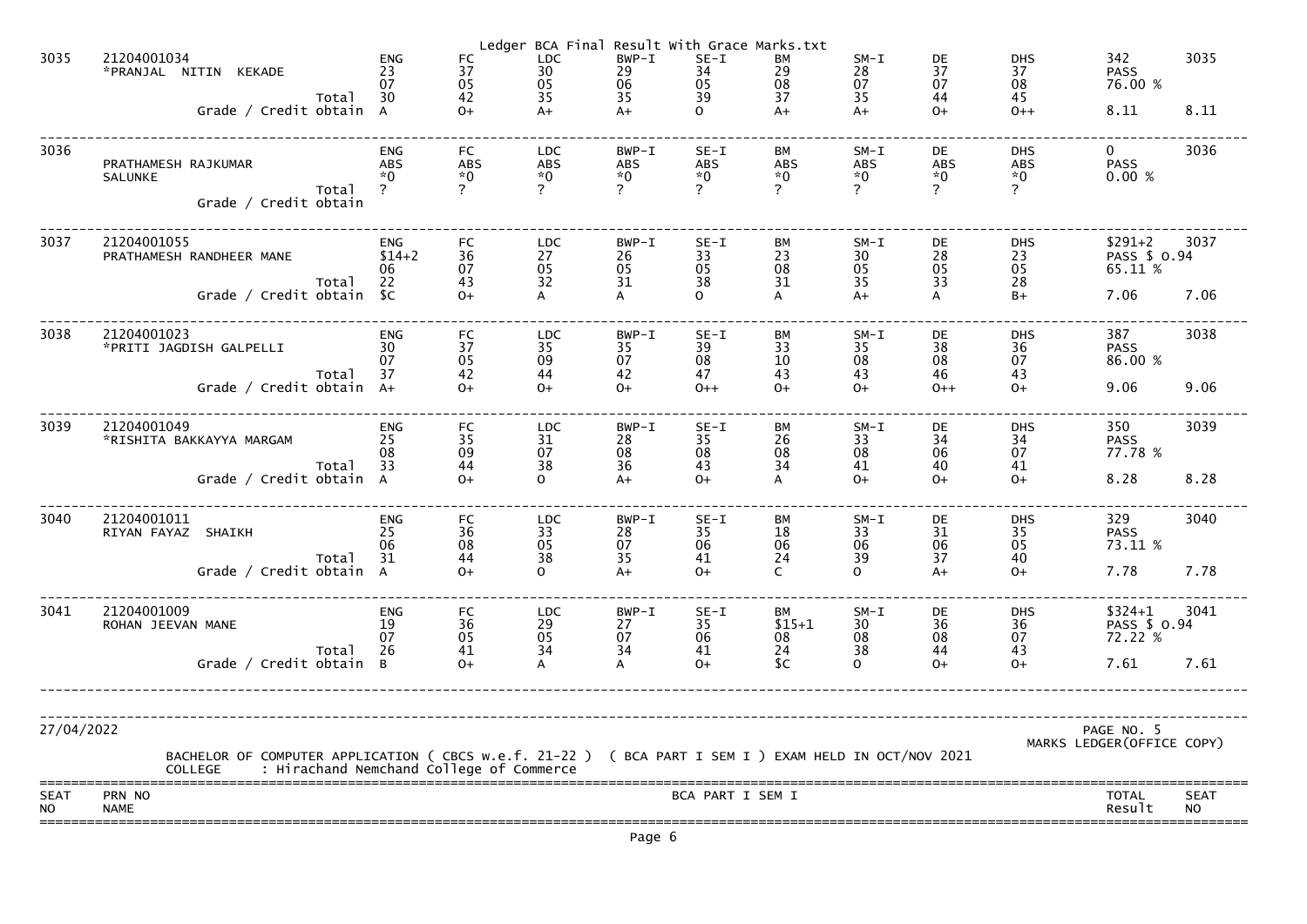|      |                                         | <b>ESE</b><br><b>ISE</b><br>Total<br>Credits 4 | 40/16<br>10/4<br>50/20             | Ledger<br>40/16<br>10/4<br>50/20                           | 40/16<br>10/4<br>50/20                                      | 40/16<br>10/4<br>50/20                                 | BCA Final Result With Grace Marks.txt<br>40/16<br>10/4<br>50/20 | 40/16<br>10/4<br>50/20      | 40/16<br>10/4<br>50/20   | 40/16<br>10/4<br>50/20 | 40/16<br>10/4<br>50/20                                      | 450<br>36/SGPA                 | <b>CGPA</b> |
|------|-----------------------------------------|------------------------------------------------|------------------------------------|------------------------------------------------------------|-------------------------------------------------------------|--------------------------------------------------------|-----------------------------------------------------------------|-----------------------------|--------------------------|------------------------|-------------------------------------------------------------|--------------------------------|-------------|
| 3042 | 21204001066<br>*ROHINI SAMADHAN BHARATI | Total                                          | <b>ENG</b><br>23<br>06<br>29       | <b>FC</b><br>37<br>05<br>42                                | <b>LDC</b><br>27<br>06<br>33                                | BWP-I<br>29<br>06<br>35                                | $SE-I$<br>32<br>06<br>38                                        | BМ<br>19<br>06<br>25        | $SM-I$<br>27<br>06<br>33 | DE<br>30<br>06<br>36   | <b>DHS</b><br>28<br>07<br>35                                | 306<br><b>PASS</b><br>68.00 %  | 3042        |
|      | Grade / Credit obtain $B+$              |                                                |                                    | $0+$                                                       |                                                             | $A+$                                                   | $\mathsf{O}$                                                    |                             |                          | $A+$                   | $A+$                                                        | 7.22                           | 7.22        |
| 3043 | 21204001019<br>ROHIT SHIVKUMAR ADAKI    | Total                                          | <b>ENG</b><br>$*11$<br>05<br>$*16$ | <b>FC</b><br>37<br>05<br>42                                | <b>LDC</b><br>29<br>06<br>35                                | BWP-I<br>32<br>06<br>38                                | $SE-I$<br>36<br>05<br>41                                        | <b>BM</b><br>25<br>05<br>30 | $SM-I$<br>31<br>07<br>38 | DE<br>30<br>06<br>36   | <b>DHS</b><br>33<br>07<br>40                                | 316<br>FAIL ATKT(1)<br>70.22 % | 3043        |
|      | Grade / Credit obtain                   |                                                |                                    | $0+$                                                       | $A+$                                                        | $\mathbf{O}$                                           | $O+$                                                            |                             | $\Omega$                 | $A+$                   | $O+$                                                        | 7.22                           | 7.22        |
| 3044 | 21204001013<br>*RUPALI DIGAMBAR YARZAL  |                                                | <b>ENG</b><br>24<br>07             | <b>FC</b><br>34<br>08                                      | <b>LDC</b><br>29<br>07                                      | BWP-I<br>27<br>08                                      | $SE-I$<br>32<br>06                                              | BM<br>$*13$<br>08           | $SM-I$<br>28<br>05       | DE<br>31<br>06         | <b>DHS</b><br>31<br>06                                      | 310<br>FAIL ATKT(1)<br>68.89 % | 3044        |
|      | Grade / Credit obtain A                 | Total                                          | 31                                 | 42<br>$O+$                                                 | 36<br>$A+$                                                  | 35<br>$A+$                                             | 38                                                              | $*21$                       | 33                       | 37<br>$A+$             | 37<br>$A+$                                                  | 6.78                           | 6.78        |
| 3045 | 21204001051<br>SANDESH ANIL KATKAR      |                                                | <b>ENG</b><br>25<br>05<br>30       | <b>FC</b><br>34<br>07                                      | <b>LDC</b><br>29<br>05                                      | BWP-I<br>27<br>05<br>32                                | $SE-I$<br>24<br>05                                              | BM<br>16<br>08              | $SM-I$<br>30<br>05       | DE<br>35<br>05         | <b>DHS</b><br>33<br>05                                      | 303<br><b>PASS</b><br>67.33 %  | 3045        |
|      | Grade / Credit obtain A                 | Total                                          |                                    | 41<br>$O+$                                                 | 34<br>A                                                     | $\mathsf{A}$                                           | 29<br>$B+$                                                      | 24<br>$\mathsf{C}$          | 35<br>$A+$               | 40<br>$0+$             | 38<br>$\mathsf{O}$                                          | 7.28                           | 7.28        |
| 3046 | 21204001036<br>*SAVITA SANTOSH SHRIMAN  |                                                | <b>ENG</b><br>27<br>07             | <b>FC</b><br>35<br>09<br>44                                | <b>LDC</b><br>$\begin{array}{c} 30 \\ 05 \end{array}$<br>35 | BWP-I<br>$\begin{array}{c} 32 \\ 07 \end{array}$<br>39 | $SE-I$<br>39<br>07<br>46                                        | ВM<br>31<br>09<br>40        | $SM-L$<br>36<br>08<br>44 | DE<br>36<br>06<br>42   | <b>DHS</b><br>$\begin{array}{c} 36 \\ 07 \end{array}$<br>43 | 367<br><b>PASS</b><br>81.56 %  | 3046        |
|      | 34 Total<br>Grade / Credit obtain A     |                                                |                                    | $O+$                                                       | $A+$                                                        | 0                                                      | $0++$                                                           | $O+$                        | $O+$                     | $O+$                   | $O+$                                                        | 8.61                           | 8.61        |
| 3047 | 21204001062<br>SHAFAYAT MANZOOR DAR     | Total                                          | <b>ENG</b><br>29<br>06<br>35       | <b>FC</b><br>$\begin{array}{c} 36 \\ 08 \end{array}$<br>44 | <b>LDC</b><br>$\frac{31}{06}$<br>37                         | BWP-I<br>$\begin{array}{c} 32 \\ 06 \end{array}$<br>38 | $SE-I$<br>37<br>05<br>42                                        | BM<br>23<br>06<br>29        | $SM-I$<br>36<br>05<br>41 | DE<br>35<br>05<br>40   | <b>DHS</b><br>34<br>$\begin{array}{c} 05 \\ 39 \end{array}$ | 345<br><b>PASS</b><br>76.67 %  | 3047        |
|      | Grade / Credit obtain                   |                                                | $A+$                               | $0+$                                                       | $A+$                                                        | $\mathsf{O}$                                           | $O+$                                                            | $B+$                        | $O+$                     | $0+$                   | $\mathsf{O}$                                                | 8.11                           | 8.11        |
| 3048 | 21204001046<br>*SHAIKH BIBIAYESHA JAMIR |                                                | <b>ENG</b><br>25<br>08<br>33       | FC<br>35<br>09                                             | <b>LDC</b><br>33<br>08                                      | BWP-I<br>26<br>08                                      | $SE-I$<br>36<br>06                                              | BM<br>$$14+2$<br>08         | $SM-I$<br>32<br>08       | DE<br>34<br>08         | <b>DHS</b><br>37<br>08                                      | $$343+2$<br>PASS \$ 0.94       | 3048        |
|      | Grade / Credit obtain A                 | Total                                          |                                    | 44<br>$0+$                                                 | 41<br>$O+$                                                  | 34<br>A                                                | 42<br>$O+$                                                      | 24<br>\$C                   | 40<br>$O+$               | 42<br>$0+$             | 45<br>$0++$                                                 | 8.22                           | 8.22        |
| 3049 | 21204001015<br>SHAMSUNDAR ASHOK MUSHAN  | Total                                          | <b>ENG</b><br>26<br>05<br>31       | <b>FC</b><br>35<br>05<br>40                                | <b>LDC</b><br>31<br>05<br>36                                | BWP-I<br>28<br>07<br>35                                | $SE-I$<br>33<br>05<br>38                                        | ВM<br>26<br>06<br>32        | $SM-I$<br>33<br>06<br>39 | DE<br>33<br>06<br>39   | <b>DHS</b><br>34<br>07<br>41                                | 331<br><b>PASS</b><br>73.56 %  | 3049        |
|      | Grade / Credit obtain A                 |                                                |                                    | $O+$                                                       | $A+$                                                        | $A+$<br>Page 7                                         | $\Omega$                                                        | A                           | $\mathsf{O}$             | $\mathsf{O}$           | $O+$                                                        | 7.89                           | 7.89        |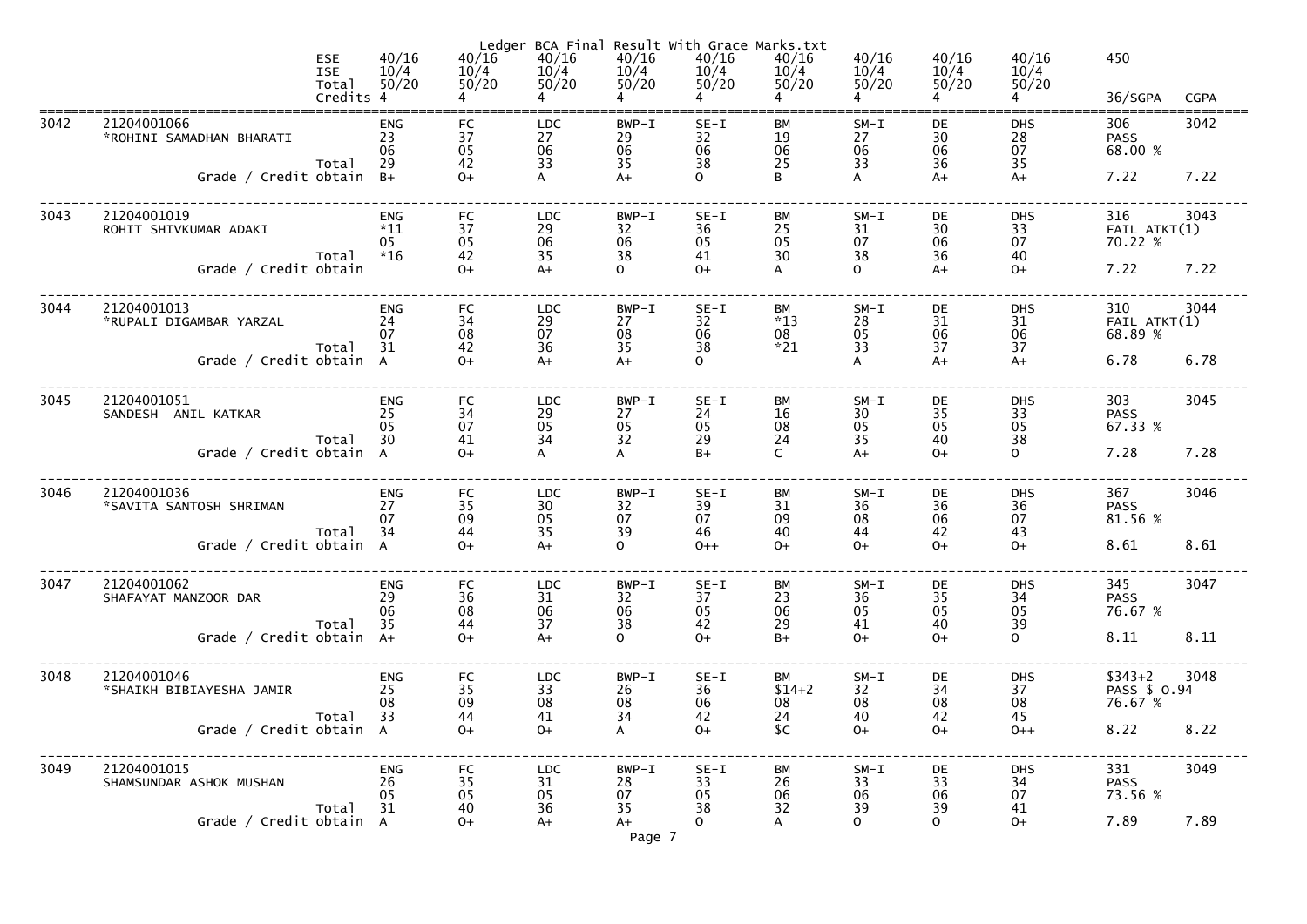| 27/04/2022         | BACHELOR OF COMPUTER APPLICATION ( CBCS w.e.f. 21-22 ) ( BCA PART I SEM I ) EXAM HELD IN OCT/NOV 2021<br>COLLEGE     : Hirachand Nemchand College of Commerce |                              |                        |                              |                           |                          |                        |                          |                        |                              | PAGE NO. 6<br>MARKS LEDGER (OFFICE COPY) |                          |
|--------------------|---------------------------------------------------------------------------------------------------------------------------------------------------------------|------------------------------|------------------------|------------------------------|---------------------------|--------------------------|------------------------|--------------------------|------------------------|------------------------------|------------------------------------------|--------------------------|
| <b>SEAT</b><br>NO. | PRN NO<br><b>NAME</b>                                                                                                                                         |                              |                        |                              |                           | BCA PART I SEM I         |                        |                          |                        |                              | <b>TOTAL</b><br>Result                   | <b>SEAT</b><br><b>NO</b> |
|                    | <b>ESE</b><br><b>ISE</b><br>Total<br>Credits 4                                                                                                                | 40/16<br>10/4<br>50/20       | 40/16<br>10/4<br>50/20 | 40/16<br>10/4<br>50/20       | 40/16<br>10/4<br>50/20    | 40/16<br>10/4<br>50/20   | 40/16<br>10/4<br>50/20 | 40/16<br>10/4<br>50/20   | 40/16<br>10/4<br>50/20 | 40/16<br>10/4<br>50/20       | 450<br>36/SGPA                           | <b>CGPA</b>              |
| 3050               | 21204001045<br>LAXMINARSAYYA<br><b>SHASHANK</b><br><b>VIDAP</b><br>Total                                                                                      | <b>ENG</b><br>29<br>07<br>36 | FC<br>32<br>08<br>40   | <b>LDC</b><br>30<br>05<br>35 | $BWP-T$<br>28<br>05<br>33 | $SE-I$<br>30<br>06<br>36 | ВM<br>25<br>09<br>34   | $SM-I$<br>31<br>07<br>38 | DE<br>33<br>07<br>40   | <b>DHS</b><br>30<br>09<br>39 | 331<br><b>PASS</b><br>73.56 %            | 3050                     |
|                    | Grade / Credit obtain A+                                                                                                                                      |                              | $O+$                   | $A+$                         | A                         | $A+$                     | A                      | $\Omega$                 | $O+$                   | $\overline{O}$               | 7.83                                     | 7.83                     |
| 3051               | 21204001005<br>*SHILPA SOMNATH KARAJAGI                                                                                                                       | <b>ENG</b><br>22<br>06<br>28 | <b>FC</b><br>31<br>08  | LDC<br>26<br>06<br>32        | $BWP-T$<br>32<br>06<br>38 | $SE-I$<br>27<br>05<br>32 | BM<br>$$14+2$<br>08    | $SM-I$<br>29<br>05<br>34 | DE<br>25<br>05<br>30   | <b>DHS</b><br>30<br>06<br>36 | $$291+2$<br>PASS \$ 0.94<br>65.11 %      | 3051                     |
|                    | Total<br>Grade / Credit obtain                                                                                                                                | $B+$                         | 39<br>$\Omega$         |                              | $\Omega$                  |                          | 24<br>\$C              | $\overline{A}$           | А                      | $A+$                         | 6.94                                     | 6.94                     |
| 3052               | 21204001035<br>SHIVAM RAVIKIRAN KADAM                                                                                                                         | <b>ENG</b><br>23<br>07       | <b>FC</b><br>36<br>09  | <b>LDC</b><br>28<br>06       | $BWP-T$<br>28<br>07       | $SE-I$<br>32<br>07       | BM<br>21<br>07         | $SM-I$<br>28<br>06       | DE<br>34<br>07         | <b>DHS</b><br>35<br>07       | 328<br><b>PASS</b><br>72.89 %            | 3052                     |
|                    | Total<br>Grade / Credit obtain A                                                                                                                              | 30                           | 45<br>$0++$            | 34<br>$\mathsf{A}$           | 35<br>$A+$                | 39<br>$\Omega$           | 28<br>$B+$             | 34<br>$\overline{A}$     | 41<br>$O+$             | 42<br>$O+$                   | 7.83                                     | 7.83                     |
| 3053               | 21204001044<br>*SHIVANI KUMAR BITLA                                                                                                                           | <b>ENG</b><br>24<br>08       | <b>FC</b><br>34<br>09  | <b>LDC</b><br>33<br>05       | $BWP-I$<br>27<br>08       | $SE - 1$<br>35<br>08     | ЫW<br>18<br>09         | $SM-I$<br>31<br>09       | DE<br>34<br>08         | <b>DHS</b><br>36<br>08       | 344<br><b>PASS</b><br>76.44 %            | 3053                     |
|                    | Total<br>Grade / Credit obtain A                                                                                                                              | 32                           | 43<br>$O+$             | 38<br>$\mathbf{O}$           | 35<br>$A+$                | 43<br>$O+$               | 27<br>В                | 40<br>$O+$               | 42<br>$O+$             | 44<br>$0+$                   | 8.11                                     | 8.11                     |
| 3054               | 21204001068<br>SHREYANS VAIBHAV NAKIL                                                                                                                         | ENG<br>$*10$<br>06           | FC<br>36<br>08         | <b>LDC</b><br>30<br>06       | $BWP-T$<br>28<br>05       | $SE-I$<br>36<br>05       | ВM<br>18<br>06         | $SM-I$<br>29<br>07       | DE<br>26<br>06         | <b>DHS</b><br>28<br>07       | 297<br>FAIL ATKT(1)<br>66.00 %           | 3054                     |
|                    | Total<br>Grade / Credit obtain                                                                                                                                | $*16$                        | 44<br>$O+$             | 36<br>$A+$                   | 33<br>A                   | 41<br>$O+$               | 24<br>$\mathsf{C}$     | 36<br>$A+$               | 32<br>A                | 35<br>$A+$                   | 6.61                                     | 6.61                     |
| 3055               | 21204001043<br>*SHWETA SHANKAR TUPPONI                                                                                                                        | ENG<br>$$15+1$<br>06         | FC<br>34<br>05         | <b>LDC</b><br>33<br>05       | $BWP-T$<br>27<br>06       | $SE-I$<br>38<br>06       | BM<br>$$15+1$<br>09    | $SM-I$<br>30<br>07       | DE<br>33<br>07         | <b>DHS</b><br>34<br>06       | $$316+2$<br>PASS \$ 0.94<br>70.67 %      | 3055                     |
|                    | Total<br>Grade / Credit obtain \$C                                                                                                                            | 22                           | 39<br>$\mathsf{O}$     | 38<br>$\mathbf{O}$           | 33<br>A                   | 44<br>$O+$               | 25<br>\$B              | 37<br>$A+$               | 40<br>$O+$             | 40<br>$0+$                   | 7.56                                     | 7.56                     |
| 3056               | 21204001012                                                                                                                                                   | <b>ENG</b>                   | <b>FC</b>              | <b>LDC</b>                   | $BWP-T$<br>Page 8         | $SE-I$                   | BM                     | $SM-I$                   | DE                     | <b>DHS</b>                   | 364                                      | 3056                     |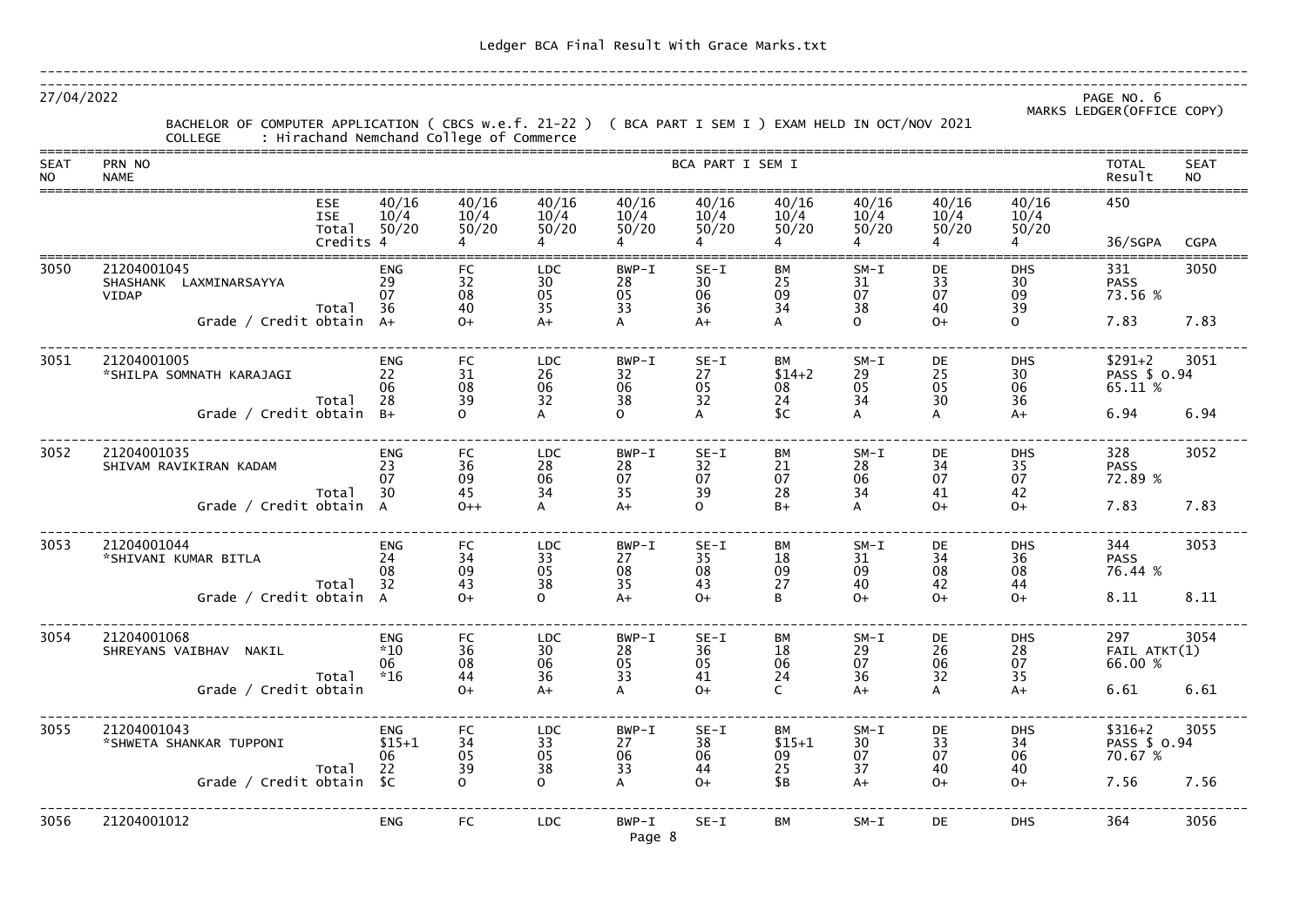|                    |                                                                                                                         |                                  |                    |                                               |                       | Ledger BCA Final Result With Grace Marks.txt  |                                               |                                         |                    |                                               |                                   |                            |                          |
|--------------------|-------------------------------------------------------------------------------------------------------------------------|----------------------------------|--------------------|-----------------------------------------------|-----------------------|-----------------------------------------------|-----------------------------------------------|-----------------------------------------|--------------------|-----------------------------------------------|-----------------------------------|----------------------------|--------------------------|
|                    | <b>SIDDHANT</b><br>AJITSINGH<br><b>CHAUHAN</b>                                                                          |                                  | $\mathop{28}_{08}$ | 39<br>$\begin{array}{c} 09 \\ 48 \end{array}$ | 36<br>$\frac{08}{44}$ | 31<br>08                                      | $\begin{array}{c} 32 \\ 07 \end{array}$       | 21<br>07                                | 33<br>08           | 36<br>07                                      | 38<br>08<br>46                    | <b>PASS</b><br>80.89 %     |                          |
|                    | Grade / Credit obtain                                                                                                   | Total                            | 36<br>$A+$         | $O++$                                         | $O+$                  | 39<br>$\Omega$                                | 39<br>$\Omega$                                | 28<br>$B+$                              | 41<br>$O+$         | 43<br>$O+$                                    | $0++$                             | 8.50                       | 8.50                     |
|                    |                                                                                                                         |                                  |                    |                                               |                       |                                               |                                               |                                         |                    |                                               |                                   |                            |                          |
| 3057               | 21204001037<br>*SIDDHI MAHESH RELEKAR                                                                                   |                                  | <b>ENG</b><br>25   | FC                                            | <b>LDC</b>            | BWP-I<br>30                                   | $SE-I$<br>36                                  | ВM<br>26                                | $SM-L$<br>30       | DE                                            | <b>DHS</b>                        | 323<br><b>PASS</b>         | 3057                     |
|                    |                                                                                                                         | Total                            | 06<br>31           | $\frac{38}{09}$<br>47                         | 29<br>05<br>34        | 06<br>36                                      | $05$<br>41                                    | 06<br>32                                | 05<br>35           | $\begin{array}{c} 21 \\ 07 \end{array}$<br>28 | $\frac{32}{07}$<br>$\frac{39}{0}$ | 71.78 %                    |                          |
|                    | Grade / Credit obtain                                                                                                   |                                  |                    | $O++$                                         | A                     | $A+$                                          | $O+$                                          | $\mathsf{A}$                            | $A+$               | $B+$                                          |                                   | 7.67                       | 7.67                     |
| 27/04/2022         |                                                                                                                         |                                  |                    |                                               |                       |                                               |                                               |                                         |                    |                                               |                                   | PAGE NO. 7                 |                          |
|                    | BACHELOR OF COMPUTER APPLICATION ( CBCS w.e.f. 21-22 ) ( BCA PART I SEM I ) EXAM HELD IN OCT/NOV 2021<br><b>COLLEGE</b> |                                  |                    | : Hirachand Nemchand College of Commerce      |                       |                                               |                                               |                                         |                    |                                               |                                   | MARKS LEDGER (OFFICE COPY) |                          |
| <b>SEAT</b><br>NO. | PRN NO<br><b>NAME</b>                                                                                                   |                                  |                    |                                               |                       |                                               | BCA PART I SEM I                              |                                         |                    |                                               |                                   | <b>TOTAL</b><br>Result     | <b>SEAT</b><br><b>NO</b> |
|                    |                                                                                                                         | <b>ESE</b>                       | 40/16              | 40/16                                         | 40/16                 | 40/16                                         | 40/16                                         | 40/16                                   | 40/16              | 40/16                                         | 40/16                             | 450                        |                          |
|                    |                                                                                                                         | <b>ISE</b><br>Total<br>Credits 4 | 10/4<br>50/20      | 10/4<br>50/20                                 | 10/4<br>50/20         | 10/4<br>50/20                                 | 10/4<br>50/20                                 | 10/4<br>50/20                           | 10/4<br>50/20      | 10/4<br>50/20                                 | 10/4<br>50/20                     | 36/SGPA                    | <b>CGPA</b>              |
| 3058               | 21204001032                                                                                                             |                                  | <b>ENG</b>         | FC                                            | <b>LDC</b>            | $BWP - I$                                     | $SE-I$                                        | ВM                                      | $SM-I$             | DE                                            | <b>DHS</b>                        | 257                        | 3058                     |
|                    | *SNEHA UMESH PAWAR                                                                                                      |                                  | 23<br>06           | 28<br>05                                      | $\frac{25}{05}$       | 21<br>05                                      | 22                                            | $*13$                                   | 28<br>05           | $\begin{array}{c} 25 \\ 05 \end{array}$       | 26<br>05<br>31                    | FAIL ATKT(1)<br>57.11 %    |                          |
|                    |                                                                                                                         | Total                            | 29                 | 33                                            | 30                    | 26                                            | $\begin{array}{c} 05 \\ 27 \end{array}$       | 05<br>$*18$                             | 33                 | 30                                            |                                   |                            |                          |
|                    | Grade / Credit obtain B+                                                                                                |                                  |                    | A                                             | A                     | B                                             | R.                                            |                                         | A                  | A                                             | A                                 | 5.78                       | 5.78                     |
| 3059               | 21204001052                                                                                                             |                                  | <b>ENG</b>         | FC                                            | <b>LDC</b>            | $BWP - I$                                     | $SE-I$                                        | <b>BM</b>                               | $SM-I$             | DE                                            | <b>DHS</b>                        | 302                        | 3059                     |
|                    | *SONALI PURUSHOTTAM<br>KOMATI                                                                                           |                                  | 19<br>07           | 34<br>09                                      | 30<br>05              | 26<br>06                                      | 27<br>06                                      | 17<br>08                                | 31<br>05           | 29<br>07                                      | 29<br>07                          | <b>PASS</b><br>67.11 %     |                          |
|                    | Grade / Credit obtain B                                                                                                 | Total                            | 26                 | 43<br>$0+$                                    | 35<br>$A+$            | $\overline{32}$<br>A                          | $\overline{33}$                               | 25<br>B.                                | 36<br>$A+$         | 36<br>$A+$                                    | 36<br>$A+$                        | 7.11                       | 7.11                     |
|                    |                                                                                                                         |                                  |                    |                                               |                       |                                               |                                               |                                         |                    |                                               |                                   |                            |                          |
| 3060               | 21204001060<br>*SOUJANYA RAJENDRA                                                                                       |                                  | <b>ENG</b><br>29   | FC<br>$\begin{array}{c} 32 \\ 08 \end{array}$ | <b>LDC</b>            | $BWP-I$<br>29                                 | $SE-I$<br>37                                  | ВM<br>21                                | $SM-I$<br>31       | DE<br>32                                      | <b>DHS</b>                        | 336<br><b>PASS</b>         | 3060                     |
|                    | SAKINAL                                                                                                                 | Total                            | 07<br>36           | 40                                            | 28<br>06<br>34        | 07<br>36                                      | 06<br>43                                      | $\begin{array}{c} 08 \\ 29 \end{array}$ | $\frac{05}{36}$    | $\frac{07}{39}$                               | $\frac{36}{07}$<br>43             | 74.67 %                    |                          |
|                    | Grade / Credit obtain A+                                                                                                |                                  |                    | $O+$                                          |                       | $A+$                                          | $O+$                                          | $B+$                                    | $A+$               | $\Omega$                                      | $O+$                              | 7.83                       | 7.83                     |
| 3061               | 21204001003                                                                                                             |                                  | ENG                | FC                                            | <b>LDC</b>            | BWP-I                                         | $SE-I$                                        | ВM                                      | $SM-I$             | DE                                            | <b>DHS</b>                        | $$290+2$                   | 3061                     |
|                    | SUFIYAN SHAHABUDDIN<br><b>SHAIKH</b>                                                                                    |                                  | $$14+2$<br>05      | 36<br>07                                      | 27<br>05<br>32        | 25<br>$\begin{array}{c} 05 \\ 30 \end{array}$ | 33<br>$\begin{array}{c} 05 \\ 38 \end{array}$ | 25<br>08<br>33                          | 29<br>05<br>34     | $\begin{array}{c} 29 \\ 05 \end{array}$       | 22<br>05<br>27                    | PASS \$ 0.94<br>64.89 %    |                          |
|                    | Grade / Credit obtain \$C                                                                                               | Total                            | 21                 | 43<br>$O+$                                    |                       | A                                             | $\Omega$                                      |                                         | A                  | 34<br>A                                       | $\mathsf{B}$                      | 6.94                       | 6.94                     |
| 3062               |                                                                                                                         |                                  | <b>ENG</b>         | FC                                            | <b>LDC</b>            | $BWP-T$                                       | $SE-I$                                        | BM                                      | $SM-I$             | DE                                            | <b>DHS</b>                        | $\mathbf{0}$               | 3062                     |
|                    | SURAJ BASAVESHWAR SAKHARE                                                                                               |                                  | <b>ABS</b><br>$*0$ | ABS<br>*0                                     | <b>ABS</b><br>$*0$    | <b>ABS</b><br>$*0$                            | <b>ABS</b><br>$*0$                            | <b>ABS</b><br>$*0$                      | <b>ABS</b><br>$*0$ | <b>ABS</b><br>$*0$                            | ABS<br>$*0$                       | <b>PASS</b><br>0.00%       |                          |
|                    |                                                                                                                         | Total                            | $\overline{?}$     | $\overline{?}$                                | $\mathcal{P}$         | $\mathbf{P}$<br>Page 9                        | $\overline{z}$                                | $\mathcal{P}$                           | $\overline{P}$     | $\overline{?}$                                | $\overline{?}$                    |                            |                          |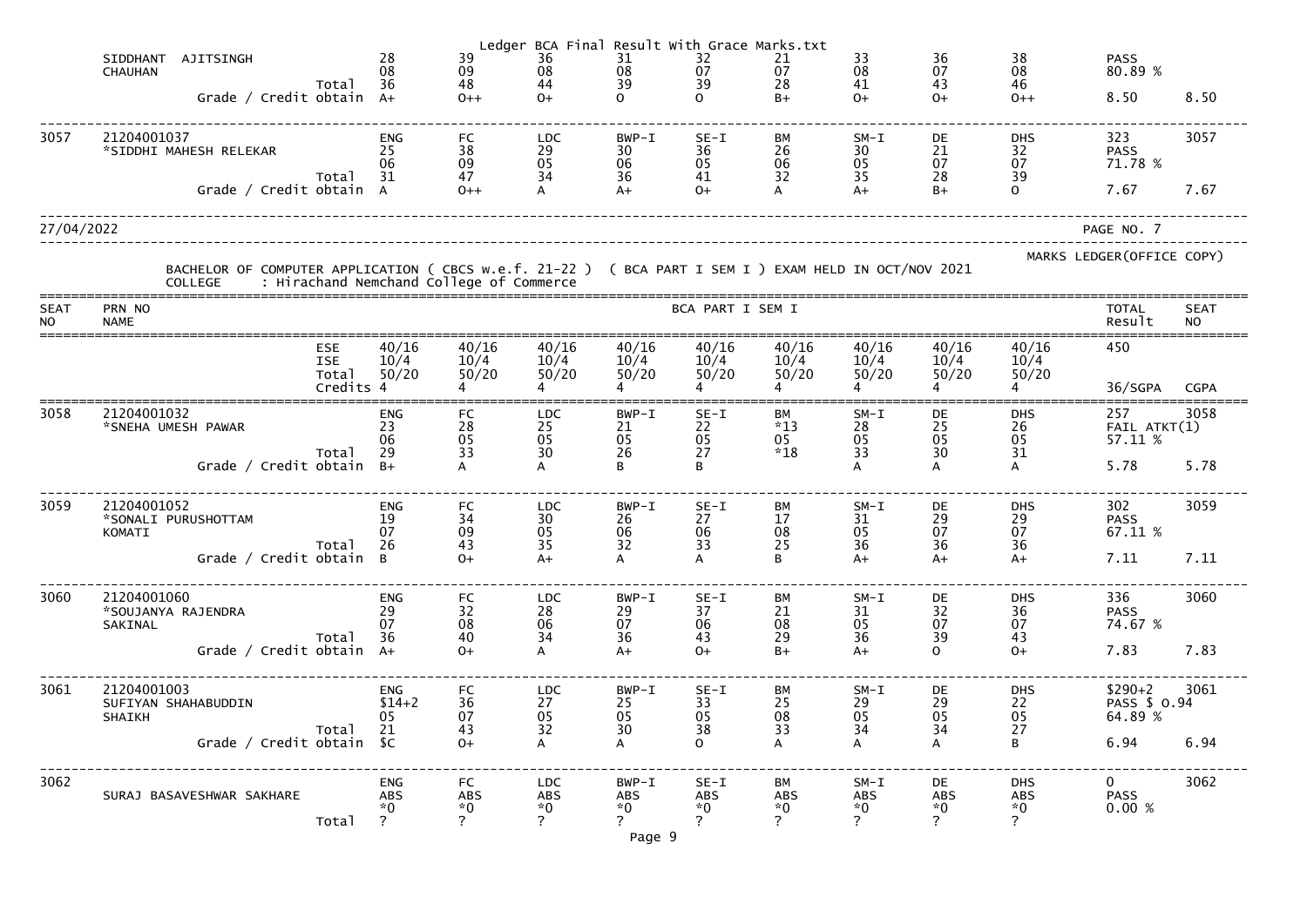Ledger BCA Final Result With Grace Marks.txt

Grade / Credit obtain

| 3063       | 21204001002<br>SWASTIK SOMLING KARAJAGI<br>Total | <b>ENG</b><br>28<br>06<br>34 | FC<br>38<br>05<br>43                                | <b>LDC</b><br>34<br>05<br>39                          | $BWP - I$<br>33<br>06<br>39 | $SE-I$<br>37<br>06<br>43 | BM<br>24<br>06<br>30       | $SM-I$<br>19<br>05<br>24                                | DE<br>34<br>06<br>40 | <b>DHS</b><br>32<br>09<br>41        | 333<br><b>PASS</b><br>74.00 %  | 3063 |
|------------|--------------------------------------------------|------------------------------|-----------------------------------------------------|-------------------------------------------------------|-----------------------------|--------------------------|----------------------------|---------------------------------------------------------|----------------------|-------------------------------------|--------------------------------|------|
|            | Grade / Credit obtain                            | $\overline{A}$               | $O+$                                                | $\Omega$                                              | $\Omega$                    | $O+$                     |                            | $\mathsf{C}$                                            | $O+$                 | $O+$                                | 7.89                           | 7.89 |
| 3064       | 21204001065<br>TUSHAR SURESH BETALA<br>Total     | <b>ENG</b><br>29<br>08<br>37 | FC<br>38<br>08<br>46                                | <b>LDC</b><br>33<br>07<br>40                          | $BWP - I$<br>33<br>07<br>40 | $SE-I$<br>37<br>06<br>43 | BM<br>24<br>08<br>32       | $SM-L$<br>34<br>08<br>42                                | DE<br>35<br>07<br>42 | <b>DHS</b><br>34<br>$08$<br>42      | 364<br><b>PASS</b><br>80.89 %  | 3064 |
|            | Grade / Credit obtain                            | $A+$                         | $0++$                                               | $O+$                                                  | $O+$                        | $O+$                     | A                          | $O+$                                                    | $O+$                 | $0+$                                | 8.72                           | 8.72 |
| 3065       | 21204001069<br>VAIBHAV KISHOR IGAVE              | <b>ENG</b><br>26<br>05       | FC<br>32<br>05                                      | <b>LDC</b><br>30<br>05                                | $BWP - I$<br>26<br>05       | $SE-I$<br>30<br>05       | BM<br>25<br>08             | $SM-L$<br>32<br>05                                      | DE<br>31<br>05       | <b>DHS</b><br>34<br>05              | 314<br><b>PASS</b><br>69.78 %  | 3065 |
|            | Total<br>Grade / Credit obtain A                 | 31                           | 37<br>$A+$                                          | 35<br>$A+$                                            | 31<br>$\mathsf{A}$          | 35<br>$A+$               | 33                         | 37<br>$A+$                                              | 36<br>$A+$           | 39<br>$\overline{O}$                | 7.39                           | 7.39 |
| 27/04/2022 |                                                  |                              |                                                     |                                                       |                             |                          |                            |                                                         |                      |                                     | PAGE NO. 8                     |      |
| 3066       | 21204001038<br>*VAISHNAVI PARSHURAM<br>KAMURTI   | <b>ENG</b><br>21<br>07<br>28 | <b>FC</b><br>34<br>09<br>43                         | <b>LDC</b><br>30<br>05<br>35                          | $BWP-T$<br>31<br>05<br>36   | $SE-I$<br>37<br>05<br>42 | BM<br>$*12$<br>08<br>$*20$ | $SM-L$<br>30 <sup>°</sup><br>08<br>38                   | DE<br>31<br>07<br>38 | <b>DHS</b><br>$\frac{28}{07}$<br>35 | 315<br>FAIL ATKT(1)<br>70.00 % | 3066 |
|            | Total<br>Grade / Credit obtain                   | $B+$                         | $O+$                                                | $A+$                                                  | $A+$                        | $O+$                     |                            | $\Omega$                                                | $\Omega$             | $A+$                                | 6.94                           | 6.94 |
| 3067       | 21204001004<br>*VAISHNAVI ANIL PAWAR             | <b>ENG</b><br>25<br>08       | FC<br>36<br>08                                      | <b>LDC</b><br>30<br>05                                | $BWP - I$<br>31<br>08       | $SE-I$<br>36<br>05       | BМ<br>21<br>08             | $SM-I$<br>33<br>08                                      | DE<br>34<br>07       | <b>DHS</b><br>36<br>06              | 345<br><b>PASS</b><br>76.67 %  | 3067 |
|            | Total<br>Grade / Credit obtain                   | 33<br>$\mathsf{A}$           | 44<br>$O+$                                          | 35<br>$A+$                                            | 39<br>$\Omega$              | 41<br>$O+$               | 29<br>$B+$                 | 41<br>$O+$                                              | 41<br>$O+$           | 42<br>$O+$                          | 8.17                           | 8.17 |
| 3068       | 21204001016<br>*VANI SHYAM KURAPATI              | <b>ENG</b><br>24<br>08<br>32 | FC<br>33<br>$\frac{09}{42}$                         | <b>LDC</b><br>30<br>07<br>37                          | BWP-I<br>26<br>07           | $SE-I$<br>36<br>07<br>43 | ВM<br>18<br>08<br>26       | $SM-L$<br>33<br>08<br>41                                | DE<br>31<br>07       | <b>DHS</b><br>29<br>08<br>37        | 329<br><b>PASS</b><br>73.11 %  | 3068 |
|            | Total<br>Grade / Credit obtain A                 |                              | $O+$                                                | $A+$                                                  | 33<br>A                     | $O+$                     | B                          | $O+$                                                    | 38<br>$\mathbf{O}$   | $A+$                                | 7.72                           | 7.72 |
| 3069       | 21204001021<br>VENUGOPAL GAUTAM RAPELLI          | <b>ENG</b><br>29<br>05       | FC<br>$\begin{array}{c} 35 \\ 07 \\ 42 \end{array}$ | <b>LDC</b><br>$\begin{array}{c} 29 \\ 05 \end{array}$ | BWP-I<br>28<br>05<br>33     | $SE-I$<br>34<br>05       | ВM<br>27<br>05<br>32       | $SM-I$<br>33<br>$\begin{array}{c} 05 \\ 38 \end{array}$ | DE<br>$35\,$<br>05   | <b>DHS</b><br>35<br>05              | 332<br><b>PASS</b><br>73.78 %  | 3069 |
|            | Total<br>Grade / Credit obtain A                 | 34                           | $O+$                                                | $\overline{34}$<br>A                                  | $\overline{A}$              | 39<br>$\Omega$           | A                          | $\Omega$                                                | 40<br>$0+$           | 40<br>$O+$                          | 7.89                           | 7.89 |
| 3070       | 21204001056<br>VIKAS MANIK MHETRE                | <b>ENG</b><br>26<br>06       | FC<br>37<br>05<br>42                                | <b>LDC</b><br>$\begin{array}{c} 33 \\ 05 \end{array}$ | BWP-I<br>30<br>05           | $SE-I$<br>35<br>05       | ВM<br>27<br>05             | $SM-L$<br>32<br>05                                      | DE<br>34<br>05       | <b>DHS</b><br>36<br>05              | 336<br><b>PASS</b><br>74.67 %  | 3070 |
|            | Total<br>Grade / Credit obtain A                 | 32                           | $O+$                                                | 38<br>$\Omega$                                        | 35<br>$A+$<br>Page 10       | 40<br>$O+$               | 32<br>A                    | 37<br>$A+$                                              | 39<br>$\mathbf{O}$   | 41<br>$O+$                          | 8.00                           | 8.00 |